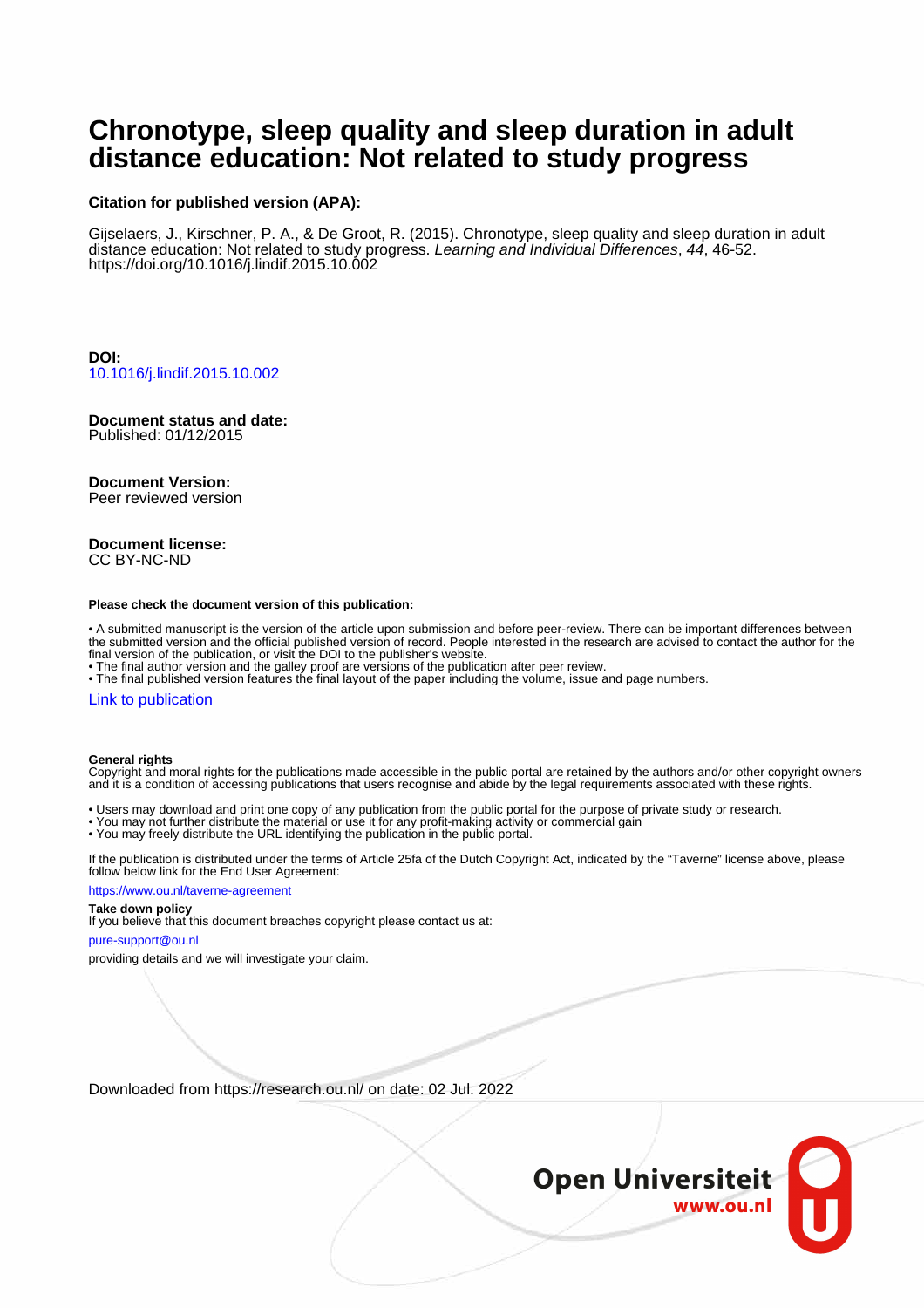# Chronotype, Sleep Quality and Sleep Duration in Adult Distance Education: Not Related to Study Progress

Hieronymus J.M. Gijselaers<sup>1,\*</sup>, Paul A. Kirschner<sup>1</sup>, Renate H.M. de Groot<sup>1, 2</sup>

<http://dx.doi.org/10.1016/j.lindif.2015.10.002>

Author note

1: Welten Institute - Research Centre for Learning, Teaching and Technology, Open University of the

Netherlands.

2: Maastricht University, Department of Complex Genetics, School for Nutrition, Toxicology and Metabolism (NUTRIM) / Faculty of Health, Medicine and Life Sciences, Maastricht, the Netherlands.

\*: Corresponding author: Jérôme Gijselaers, Welten Institute, Open University of the Netherlands, P.O. Box

2960, 6401 DL Heerlen, The Netherlands. E-mail: *Jerome.Gijselaers@ou.nl* (present address) /

[h.gijselaers@gmail.com](mailto:h.gijselaers@gmail.com) (permanent address)

Paul A. Kirschner: [Paul.Kirschner@ou.nl](mailto:Paul.Kirschner@ou.nl)

Renate H.M. de Groot: [Renate.deGroot@ou.nl](mailto:Renate.deGroot@ou.nl)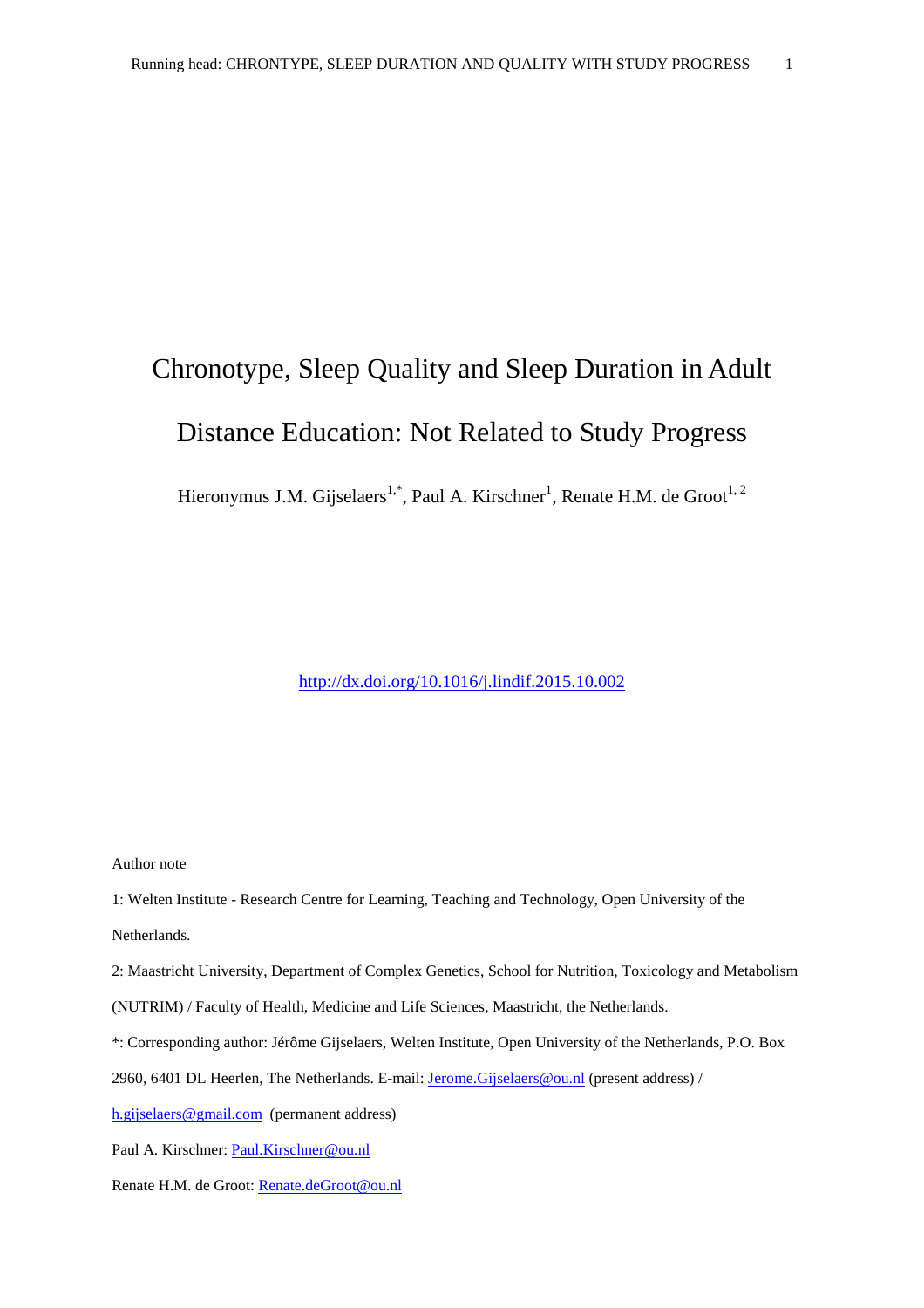#### **Abstract**

Research in traditional education shows chronotype, sleep duration and sleep quality to be related to learning performance. Research in adult students participating in distance education (DE) is scarce. This study aims to provide knowledge on these relationships in this educational setting. In an observational longitudinal study, chronotype, sleep duration (i.e., for work and free days separately) and sleep quality of 894 students were analyzed in a multiple regression analyses. Students provided information on sleep-related measures and important covariates at the start of their study and study progress was evaluated after 14 months (i.e., the number of successfully completed modules). In line with previous research, chronotype did not predict study progress. Further, sleep duration did not predict study progress, neither as a linear nor as a polynomial term. Third, sleep quality did not predict study progress. Concluding, these results are in line with previous research that DE provides a solution to the asynchrony problem. Findings regarding sleep duration and sleep quality are new and unexpected, asking for attention and further research. Despite the study's observational nature, findings suggest that students participating in DE may benefit from this type of education as the asynchrony problem appears not to apply here, as students can choose their own study schedule.

Keywords: Online learning; Distance learning; Learning performance; The ALOUD study; Asynchrony problem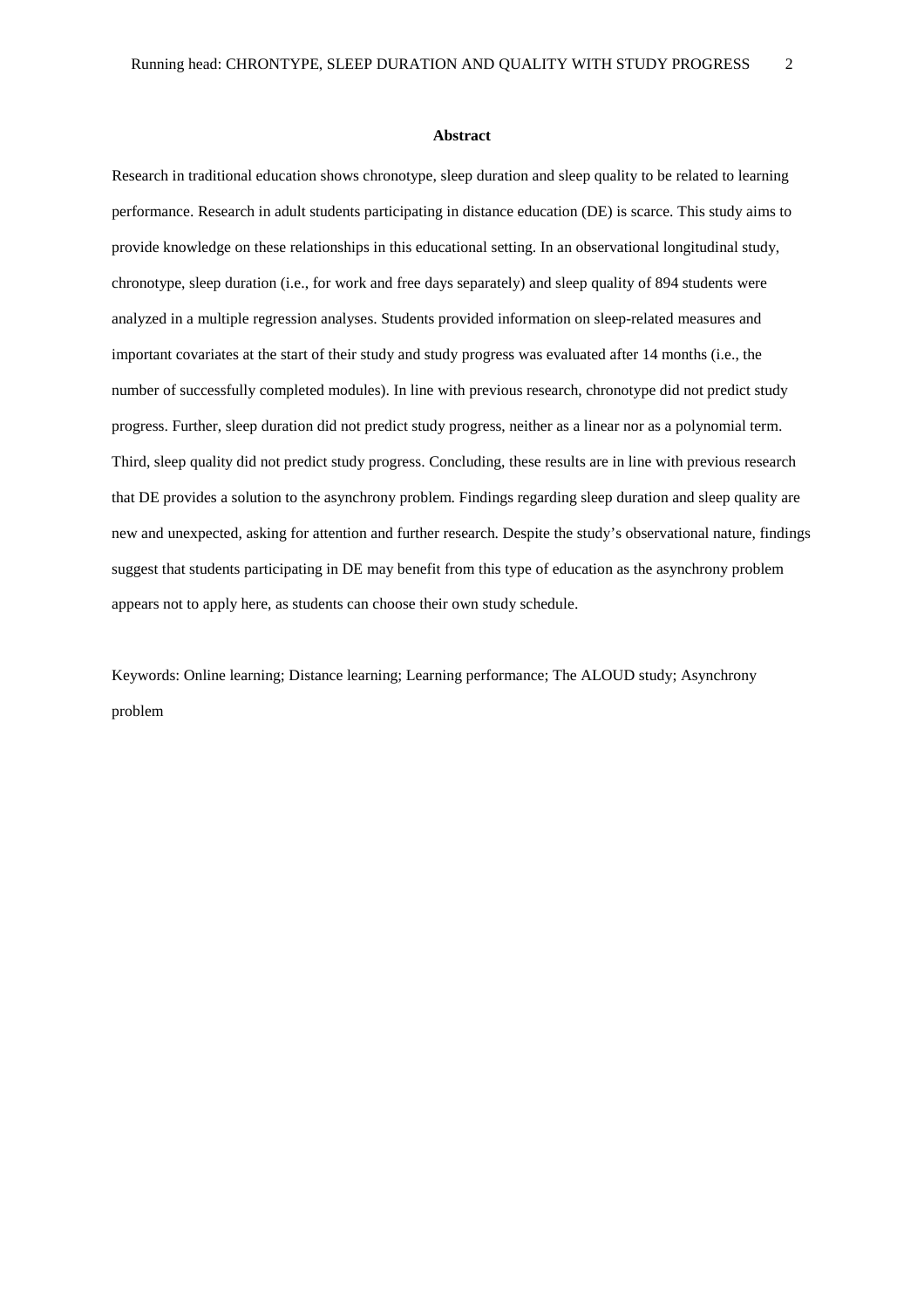#### **1. Introduction**

Sleep is essential for maintaining proper brain functioning (Cirelli & Tononi, 2008). Insufficient sleep duration and/or quality has been shown to impair school performance in children and adolescents participating in traditional education (Carskadon, 1990; Dewald, Meijer, Oort, Kerkhof, & Bögels, 2010). In addition, the idiosyncratic characteristic chronotype – whether you are a morning or an evening person – has been shown to be influencing school performance in adolescents in traditional education (Escribano, Díaz-Morales, Delgado, & Collado, 2012). However, little research deals with the relation between chronotype, sleep duration, sleep quality and study progress in adult distance education (DE) students.

This population is important as life expectancy is increasing and the fastest growing group is that of older adults (The Netherlands: Centraal Bureau voor de Statistiek, 2014; Worldwide: United Nations, 2012). Retirement age policies are being upwardly revised and our knowledge-based economy is developing quickly; as a result people have to work and learn longer. To compensate for the increasing need to continue to develop professional knowledge and experience far into adult age (Eurydice, 2011), people often participate in formal continuing education. This adult population generally has to combine family and work responsibilities with their study, which is why they often choose for DE. DE increasingly uses Information and Communication Technologies allowing these students to study when and where they choose, often at a self-determined pace. This study was executed among students of this type of DE.

#### **1.1 Mechanisms**

There is no generally accepted scientific explanation of why we sleep (Cirelli & Tononi, 2008). As research regarding learning progresses, processes become apparent that provide possible explanations. Recent scientific research shows that sleep promotes the consolidation of information acquired during the day (e.g., Diekelmann & Born, 2010; Payne et al., 2012). Slow-wave sleep is especially important as this plays a role in the consolidation of hippocampus-dependent declarative memories. During slow-wave sleep these memories are reactivated and redistributed over networks in the neocortex (Born, 2010), which is important for learning (Ribeiro & Stickgold, 2014). Deprivation of sleep leads to the activation of certain genes which indirectly negatively influence health and cognition. Chronic sleep deprivation adds to this and intensifies the negative effects of acute sleep deprivation on cognition (Möller-Levet et al., 2013), an indicator of performance on the complex measure of academic performance (Diamond, 2013; Furnham, Monsen, & Ahmetoglu, 2009).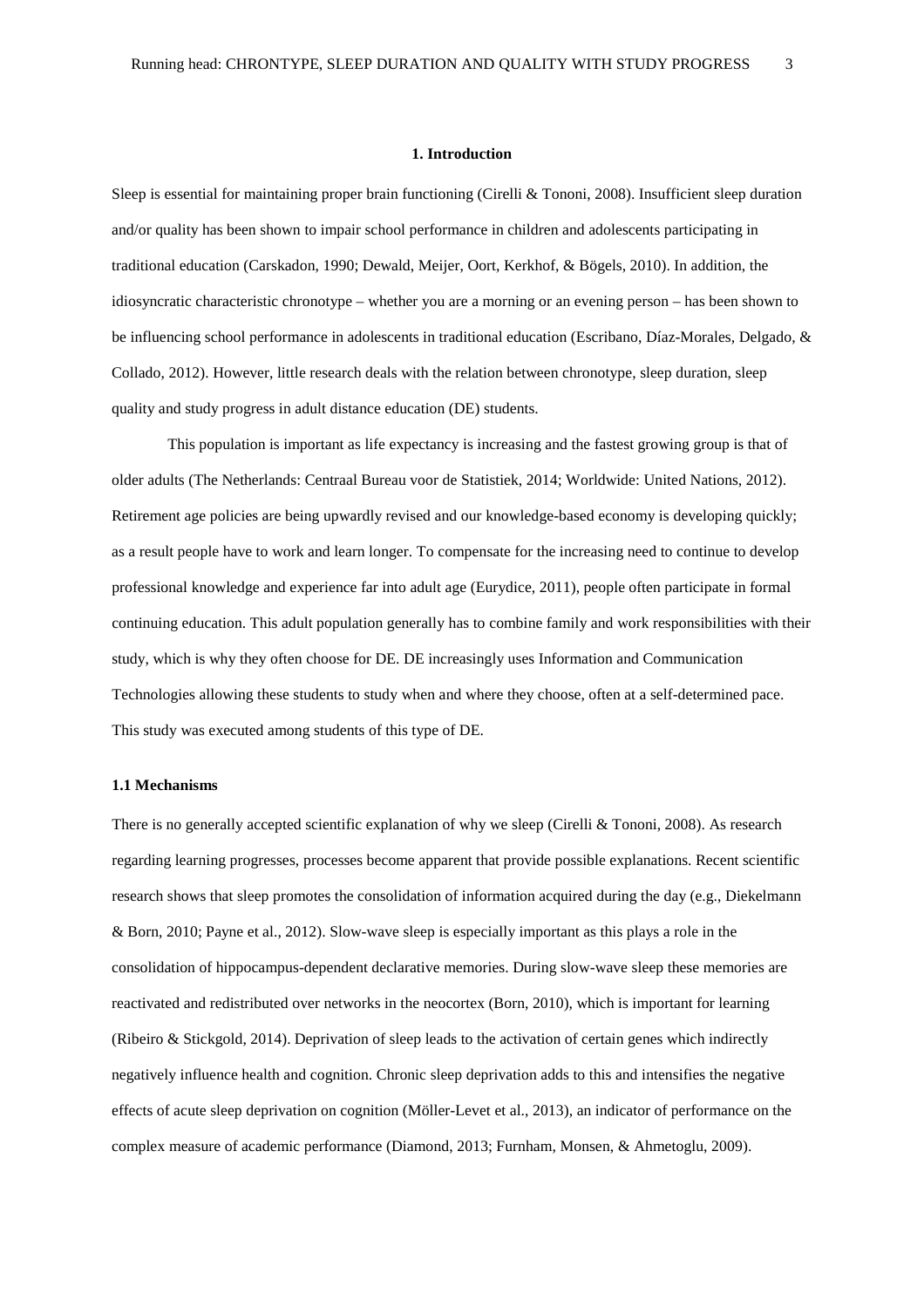However, research into the biological mechanisms of sleep – especially regarding sleep deprivation – is in the early stages and full understanding of the exact mechanisms is not possible at this point.

#### **1.2 Chronotype**

Chronotype is the behavioral reflection of one's underlying circadian rhythm, meaning, whether one is more a morning person or an evening person. Not only physiological factors such as hormone secretion and body core temperature fluctuate with chronotype. Chronotype also influences a broad range of cognitive capacities such as attention, executive functioning and memory (Schmidt, Collette, Cajochen, & Peigneux, 2007). As cognitive performance is a reliable predictor for learning (Diamond, 2013) it is important to account for chronotype.

Chronotype can be measured using self-assessment (i.e., subjective) and sleep times (i.e., more objective, but still via reported sleep times). The first is considered a qualitative assessment, the latter a quantitative assessment (Roenneberg, Wirz-Justice, & Merrow, 2003). These authors show that both of these measurements are in accordance with each other. Despite the congruency of these measures, it is important to recognize that these measures are different, despite that they aim to measure the same construct.

Chronotype changes over age. Children typically have a more early chronotype (Randler & Truc, 2014), but in adolescence this shifts towards the evening as a result of reasons among which could be pubertal development (i.e., a delay in the secretion of melatonin in adolescence, Crowley, Acebo, & Carskadon, 2007) and the need for functional autonomy (Díaz-Morales, Escribano, Jankowski, Vollmer, & Randler, 2014). In adulthood, chronotype tends to shift back towards the morning type (Díaz Morales & Sánchez-López, 2004).

In traditional education, chronotype has a profound influence on learning results. Such face-to-face programs start early in the morning giving early chronotypes an advantage. Evening types tend to get less sleep, awake later and skip breakfast compared to morning types. This leads to lower motivation, which affects school performance as an indirect effect (Boschloo et al., 2012). In addition, early chronotypes tend to achieve higher grades than late chronotypes (Randler & Frech, 2009). In DE, however, no relationship between chronotype and performance has been found (Jovanovski & Bassili, 2007). This could be because these students can choose a learning time better fitting their chronotype. A study in which morning and evening classes were implemented evaluated which chronotypes performed better in which class. The researchers found that morning types performed better in morning classes, compared to evening types and evening types better in evening classes, compared to morning types (Önder, Horzum, & Beşoluk, 2011). The fact that no differences are observed between chronotype and performance in DE is due to the principles of DE. It allows students to study anytime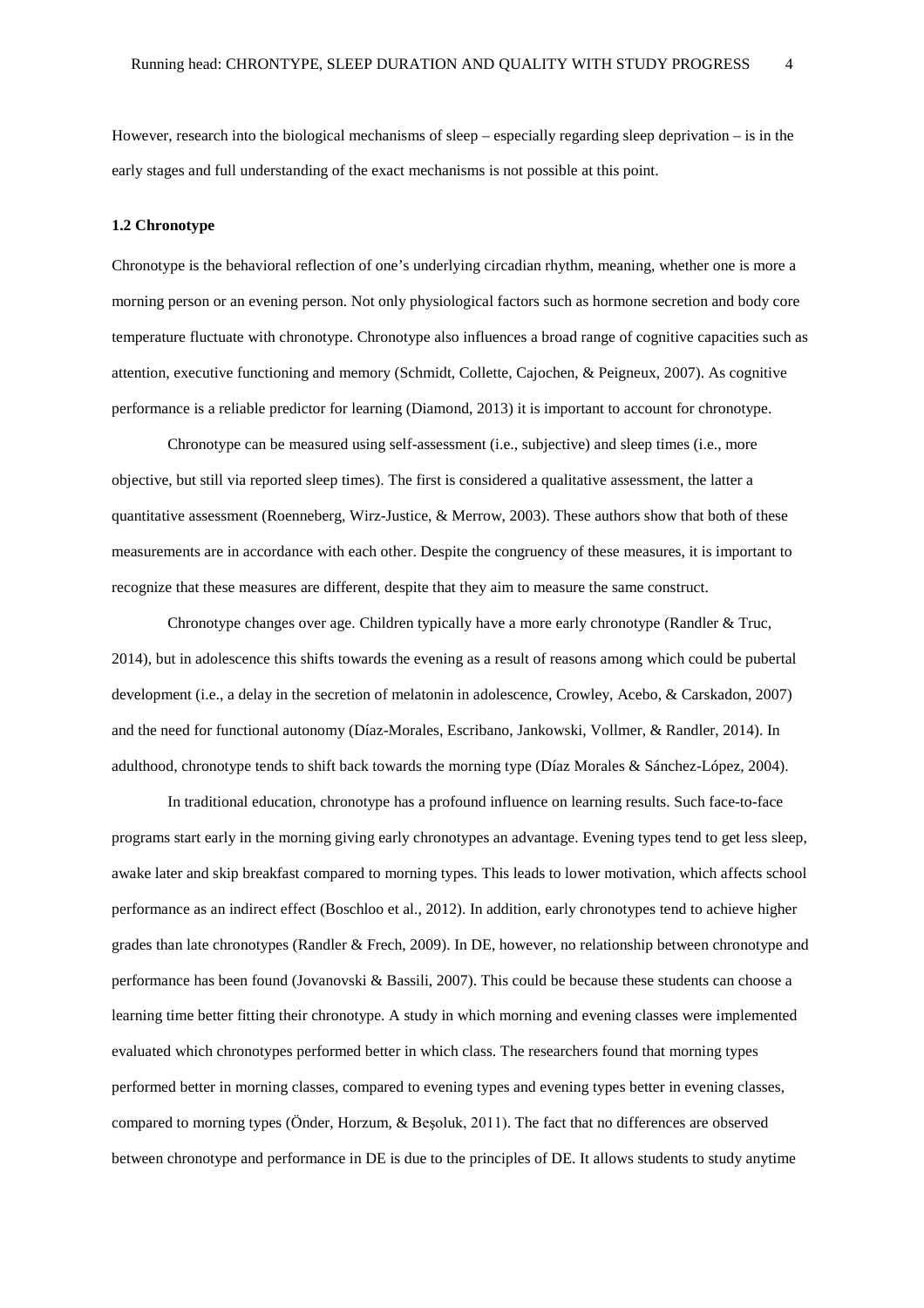and anywhere, at their preferred biological time schedule, when their performance is high (Horzum, Önder, & Beşoluk, 2014). However, despite that the education itself does not force an asynchrony on learning time in DE, asynchrony can still occur. Students can lack the ability to choose the proper learning time fitting their chronotype or their freedom to choose the preferred learning time is limited due to other life responsibilities (e.g., work and family responsibilities), which is often the case in adult DE students.

Lastly, it is important to recognize that chronotype influences sleep duration, depending on one's social clock. Evening types, for example, may get too little sleep on weekdays because their social clock dictates they awaken early, though they go to bed late, because of their evening preference. On the other hand, morning types may get too little sleep on weekends when their social clock dictates a nice, but late, get-together Friday evening, resulting in less sleep as morning types wake up early, while evening types can easily sleep longer. Thus, chronotype has an impact on sleep duration, making it important to account for.

#### **1.3 Sleep duration and sleep quality**

The ideal sleep duration for adults is around 7-8 hours per night, with an inverse U-shaped relation between sleep duration and cognitive performance (Ferrie et al., 2011; Sternberg et al., 2013). Still, many adults get too little sleep as their social clock dictates them to get up early due to, for instance, work responsibilities or children; typical characteristics of DE students.

In traditional education, findings from both cross-sectional and experimental studies show that sleep deprivation (i.e., in the form of duration or quality) leads to poorer learning and lower academic performance (Curcio, Ferrara, & De Gennaro, 2006; Gruber et al., 2014; Short, Gradisar, Lack, & Wright, 2013). In DE, no research regarding the relation between sleep duration and learning performance is available. Though chronotype has been shown to influence sleep duration (Traditional education: Escribano et al., 2012; DE: Önder et al., 2011), it is still important to include sleep duration in the analyses, next to chronotype. This is especially true because DE students are not dictated by their social clock for their study; their study is selfregulated. This means that the shared variance of sleep duration and chronotype in relation to learning performance could be less, which makes sleep duration even more important for the analyses.

Sleep deprivation or impaired sleep quality negatively influences cognitive performance on a wide range of functions including executive attention, working memory, and higher order functions (Durmer & Dinges, 2005). In traditional education, negative effects of sleep deprivation or poor sleep quality on learning performance have repeatedly been shown in children and adolescents (cf. review of Dewald et al., 2010). It has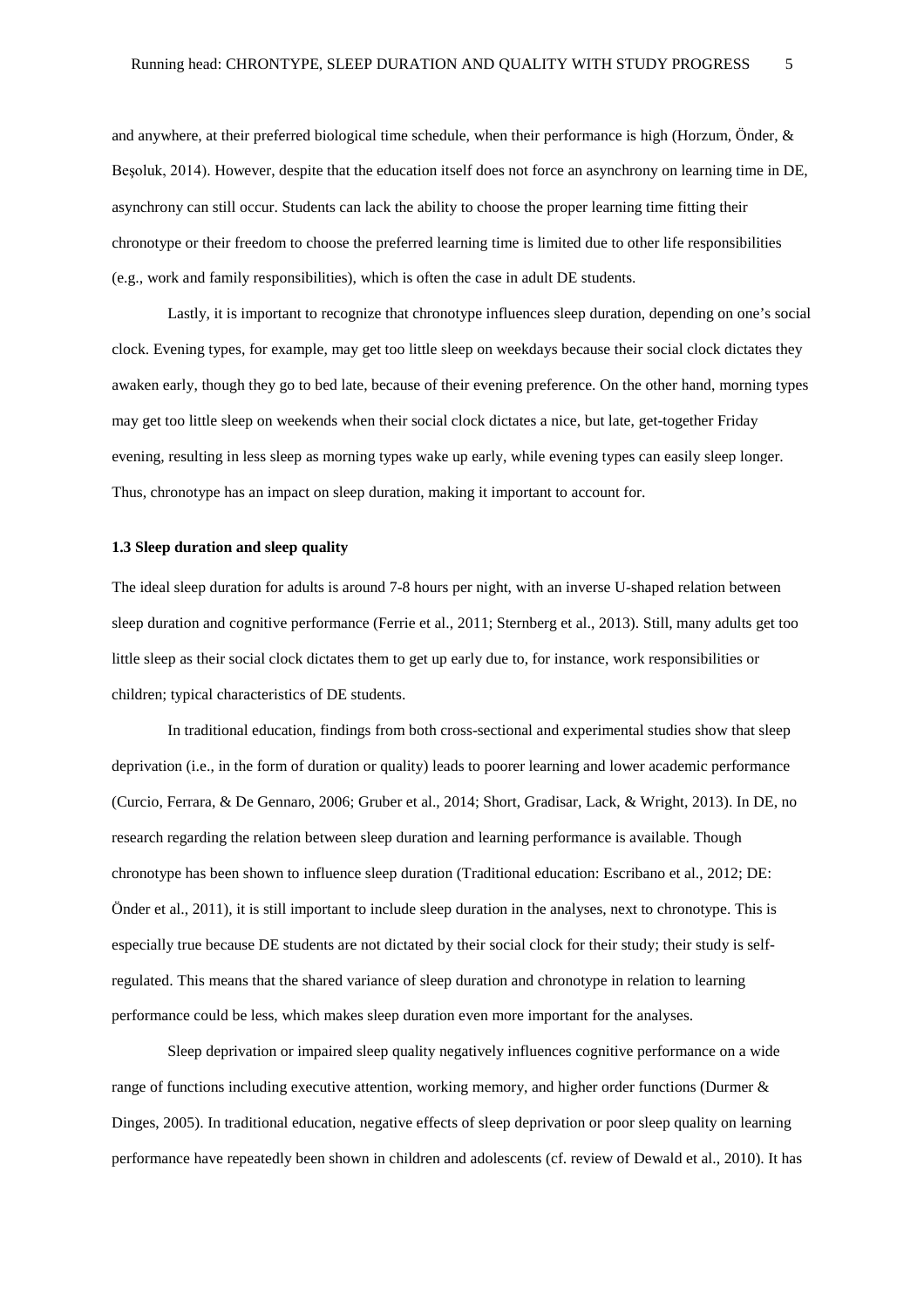been found in 'emerging adults' (i.e., adults between 18-25 years old) that sleep quality is related to academic performance; specifically, lower sleep quality is related to lower academic performance (Radek & Kaprelian, 2013). This is of interest, as the current study also includes these so-called 'emerging adults'. Only one study is available on the relationship between sleep quality and learning performance in adults participating in DE (Miles, 2014). There, a relation between sleep quality and test grade was found; the lower the sleep quality, the lower the test grade. Clarity is lacking in this study, as it appears that students could have been enrolled in different courses, however, this is unclear. If so, measuring learning performance with a grade would not be correct, as courses differ in terms of difficulty and content. These findings therefore ask for clarification and replication. Further, no research is available on the relationship between sleep quality and cognition in adults, to deduce possible hypotheses from. In contrast, much research is available on older adults (i.e., >65 years). However, there is only a small group of students in this age group in the current study. Because of this void in knowledge, it is highly interesting to investigate the combination of sleep duration and sleep quality in the adults in this study.

#### **1.4 The present study**

This study was executed among students of the Open University of the Netherlands (OUNL), an institute providing formal university-level DE to adults. The goal is to provide insight in the relation between chronotype, sleep duration and sleep quality on the one hand and study progress on the other, in adults participating in DE. Based on the findings presented above, we expected: (1) chronotype to be unrelated to study progress, as students can choose their own study schedule and are not dictated by a fixed class schedule; (2) sleep duration to show an inverted U-shaped relation with study progress (i.e., students with an optimal sleep duration tend to have a higher study progress); (3) sleep quality to be positively related to study progress (i.e., students with a better sleep quality tend to have a higher study progress).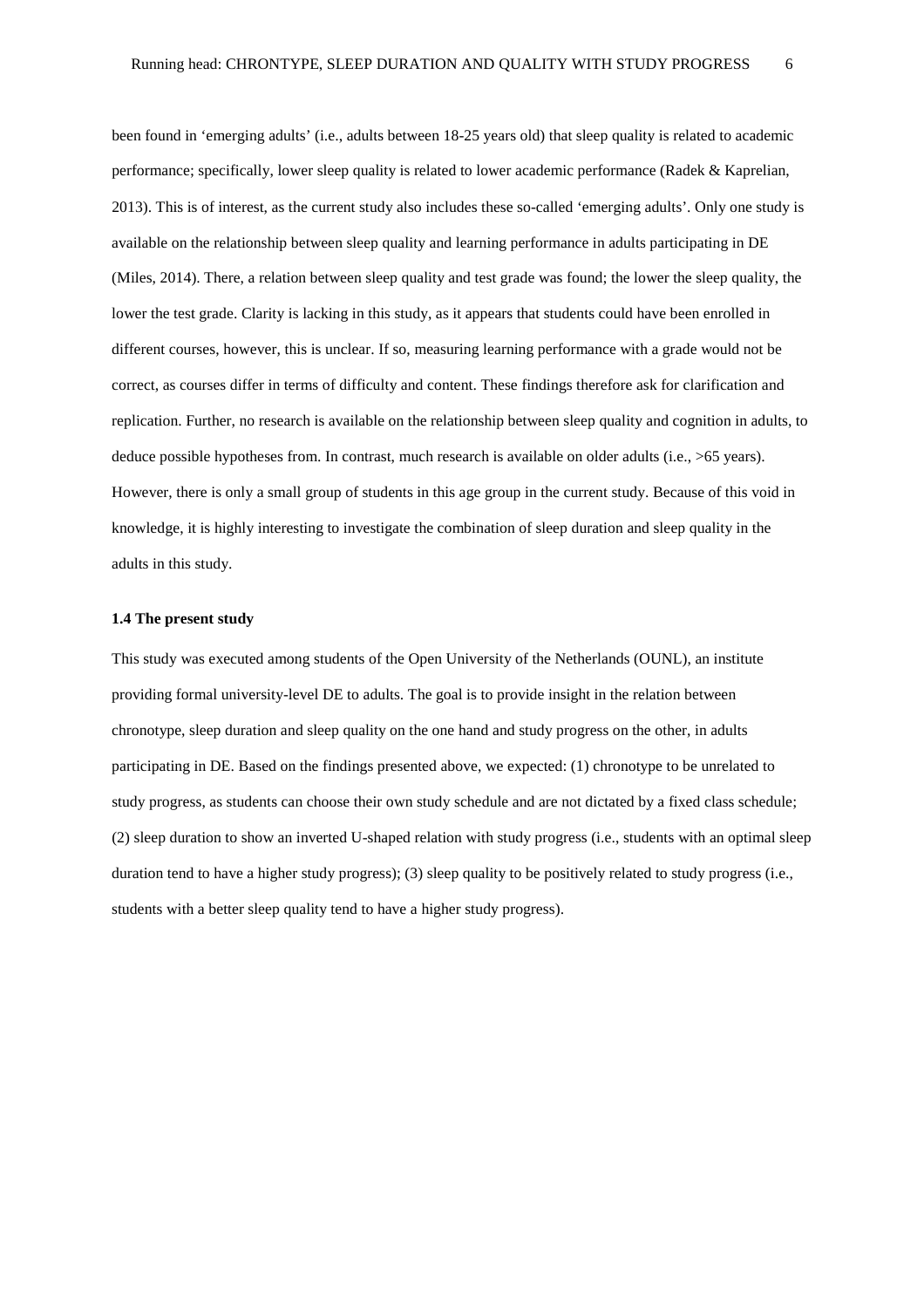#### **2. Methods**

#### **2.1 Design**

Data from this observational study come from the Adult Learning Open University Determinants (ALOUD) study, an investigation of different psychological and biological factors possibly affecting study progress in DE students (Neroni, Gijselaers, Kirschner, & de Groot, 2015). Collected measures in the ALOUD study not included in this article were other biological measures (i.e., physical activity and nutrition), cognition and psychological factors. Chronotype, sleep duration, sleep quality and covariates were reported via an online digital survey conducted after registration at the university. Study progress was measured objectively using data from the exam registration office.

#### **2.2 Participants**

During one year (Sept. 2012 – Aug. 2013), all new OUNL students who signed up for one or more regular bachelor or master course(s) were invited to participate. At the OUNL, students can register and start throughout the year as the education is modular and self-paced, open to everyone (with an age of at least 18 years old) and the curriculum is not fixed. The OUNL mainly delivers online education. The approached population size was 4945, 57.5% (N=2842) of whom responded and 41.3% (N=2041) of whom fully participated. Included in the analyses were all participants who fully completed the survey, attempted an exam (see below), participated within 9 weeks (see section 2.3), had no missing data and were not an outlier (see section 2.5).

Attrition rates in this population are high, as more than 50% of the responders in the investigated population did not successfully complete any course after one year. As the goal is to predict study progress, including students without any study progress after 14 months could confound possible relations. However, excluding those without progress is not desirable as they may have studied, but without successfully finishing a course. To make a more valid data selection, an official examination attempt was used as a proxy of having studied. In this way, the high number of students that had bought a course but never attempted to officially finish it or who did not intend to attain course credits (i.e., buying the course purely out of interest) could be excluded. The information on exam attempts was provided by the exam registration office.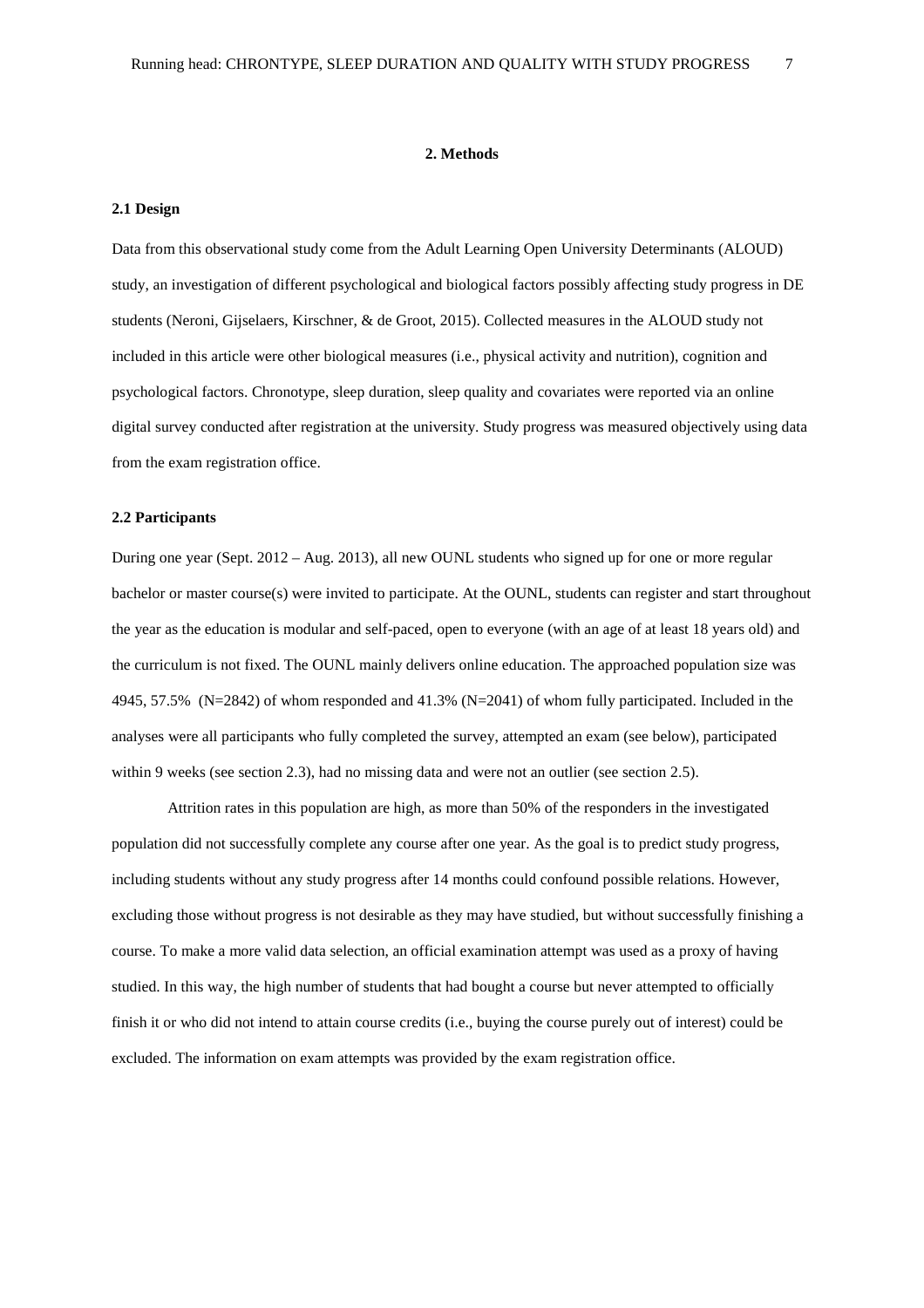#### **2.3 Procedures**

Participants were automatically invited to participate via the university e-mail system 14-21 days after successful registration. The 7-day range is because a bulk mailing was sent weekly. Students received an e-mail reminder 2 weeks after the initial invitation and 1 week later a final reminder. Four weeks after the initial invitation, a phone call was made (with attempts in the three subsequent weeks) asking potential participants whether they were interested in participating. If so, they received the original invitation once more when needed and a reminder 6.5 weeks after the initial invitation, which was around 1.5 weeks after the phone call. In case the phone call was made in week 6, the reminder was sent 1 week later. Participants only received reminders or a telephone call if no full response was recorded.

The survey was administered online using LimeSurvey®, version 1.92+ (LimeSurvey Project Team / Carsten Schmitz, 2012). Full participation cost the participants 45-60 minutes on average and it was possible to stop and continue later, allowing them more freedom to participate by spreading the time burden. Participants who fully participated could win (5% chance) a gift voucher of €20. The ALOUD study was approved by the local ethical committee of the OUNL (cETO). Each participant signed a digital informed consent form, explicating the use of the personal data gathered, voluntary participation, withdrawal at any time, and their permission to use the data for the described goals. Participants had to click a check-box to agree with the terms mentioned; a mandatory action to start the survey.

#### **2.4 Materials**

#### **2.4.1 Dependent and independent measures**

The dependent measure was the participants' objective study progress, operationalized as the number of successfully completed study modules in 14 months (i.e., the standard subscription period when registering for a course). A course at the OUNL consists of one or multiple modules. One module is equal to 4.3 European Credits (EC) in the European Credit Transfer System (ECTS). The nominal study load for one module is approximately 120 hours. The information from which the number of modules was derived came directly from the exam registration system of the OUNL. The independent measures were extracted from various questionnaires. *Chronotype* was measured via reported sleep- and wake-times on work and free days using specific questions from the Munich ChronoType Questionnaire (Roenneberg et al., 2003). Midsleep on free days corrected for sleep debt ( $MSF_{SC}$ ), was used as the measure for chronotype (Roenneberg et al., 2004). *Sleep quality* was measured with the Pittsburg Sleep Quality Index (PSQI), a well-known and well-validated self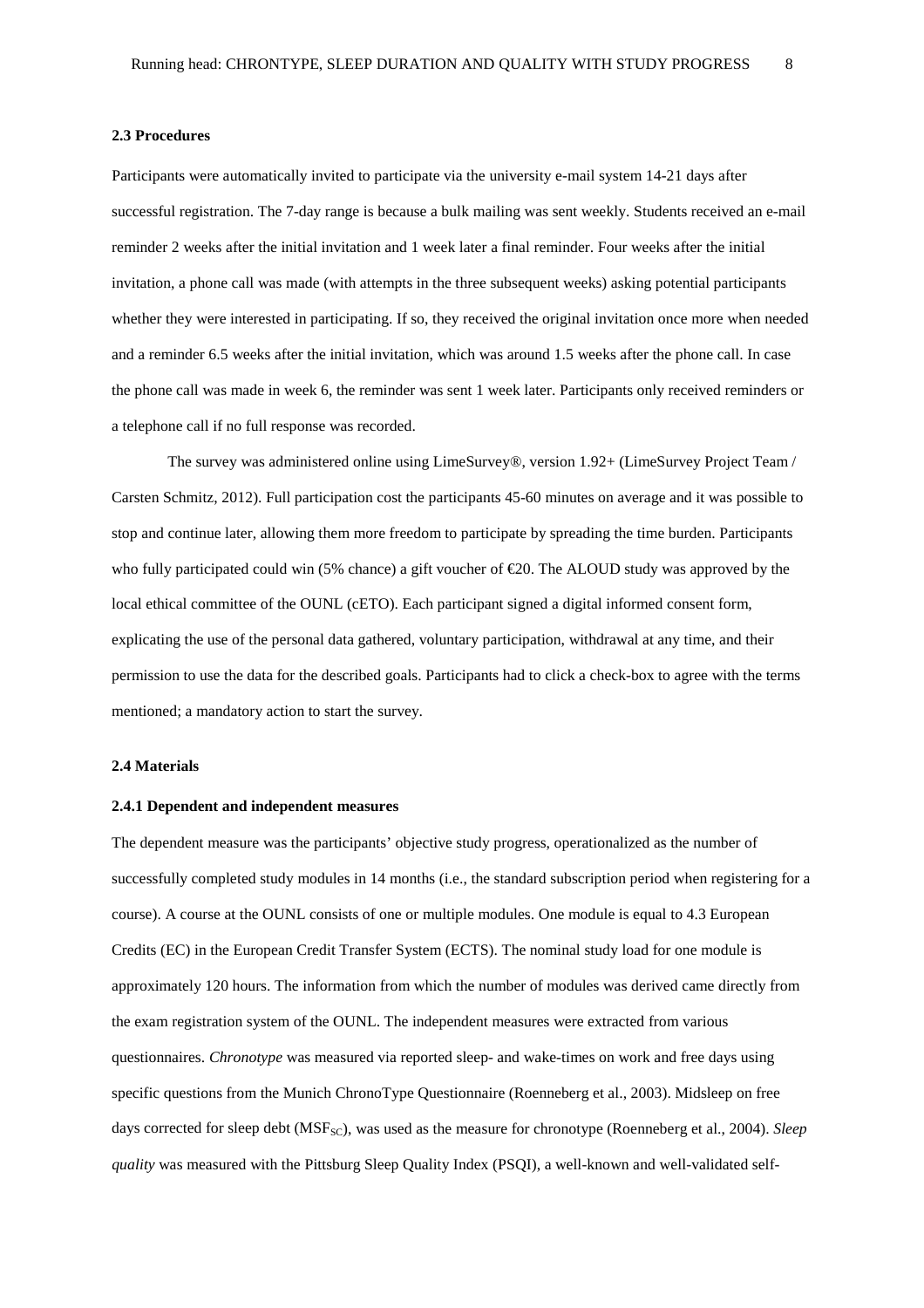report sleep quality measure (Buysse, Reynolds, Monk, Berman, & Kupfer, 1989). The global PSQI score was dichotomized and used as indicator for sleep problems. A score higher than 5 was indicative of sleep problems (Aloba, Adewuya, Ola, & Mapayi, 2007). *Sleep duration* was derived from the MCTQ (Roenneberg et al., 2003), for work and free days separately. The reported sleep and wake time were used to calculate sleep duration.

#### **2.4.2 Covariates**

In the online appendix, more information can be found regarding the covariates. The online appendix provides information on how and why these variables were measured, were they originated from and how they were calculated, if relevant. The covariates taken into account were: age; sex; number of working hours per week; expected average of number of study hours per week to be invested; nationality; native language; body mass index; level of education; computer abilities; study motive; study goal; alcohol consumption; and life satisfaction.

#### **2.5 Analyses**

Data were analyzed using multiple linear regression. A *P*-value below .05 was considered to be significant. Outliers on the variables of interest (i.e., independent variables) were excluded before analyses (i.e., a standardized *Z*-value higher than the absolute value of 3.29; Field, 2009, p. 26). A covariate model was built including all covariates, after which non-significant predictors were excluded following a backward stepwise method, yielding model A. Model B was tested by adding chronotype, sleep duration (i.e., for work and free days separately) and sleep quality to model A. Model C was tested by adding  $2<sup>nd</sup>$  degree terms (i.e., polynomial terms) for sleep duration to model B. All analyses were performed with SPSS (version 21; SPSS Inc., Chicago, IL, USA).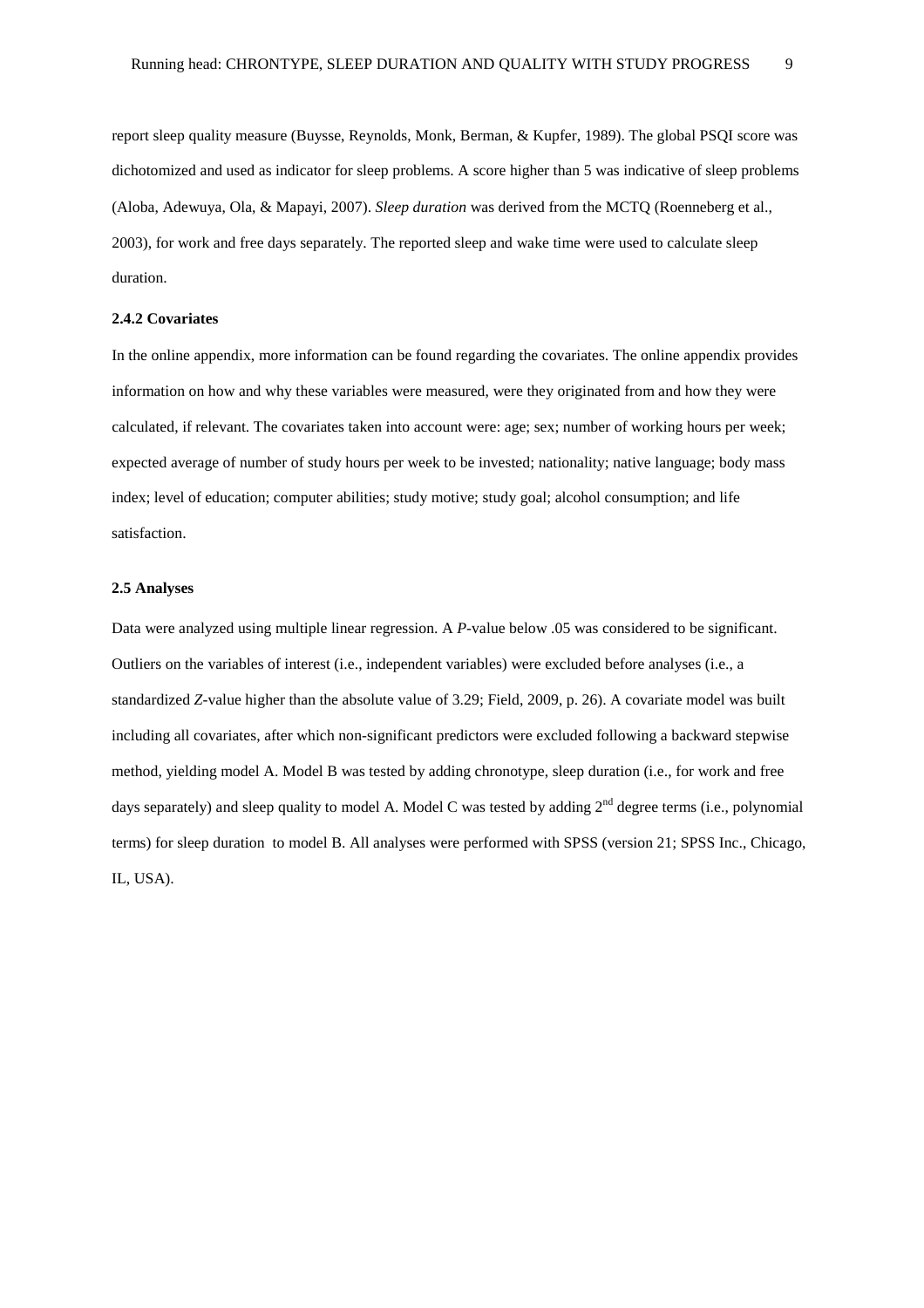#### **3. Results**

#### **3.1 Dataset compilation**

The original dataset contained 2842 cases. Participants were excluded if they: (1) did not attempt an exam as mentioned in section 2.2 (1236 cases); (2) did not complete the survey (410 cases); (3) did not participate within 9 weeks (32 cases); (4) had missing data in one of the sleep-related variables (254 cases); and (5) were classified as outliers as mentioned in section 2.5 (16 cases). All exclusions led to the analyses reported below with 894 respondents.

#### **3.2 Descriptives**

Close inspection of the distribution of the dependent variable revealed a binomial distribution. The positive skew and the variance-to-mean ratio being higher than 1 (i.e., 2.43) indicated overdispersion. Thus, along with assuming a negative binomial distribution, a parameter had to be estimated in the model to correct for overdispersion. To conclude, a generalized multiple linear regression was conducted to analyze the data, with a negative binomial distribution (i.e., the GENLIN function in SPSS).

The descriptives for interval variables are depicted in Table 1, the appendix also includes the range of all variables. The descriptives for dichotomous variables are depicted in Table 2. The assumption of no multicollinearity was met, following inspection of the correlations (see appendix) and the tolerances. A high correlation was present between the two dummy variables for educational level. High correlation was expected here because it concerns dummy variables. However, both the correlation as the tolerance estimates were still within limits (i.e., below .8 and above .4 respectively, according to Field, 2009), thus no multicollinearity was present. All predictors (i.e., covariates and independent variables) were included in the evaluation of this assumption (see appendix).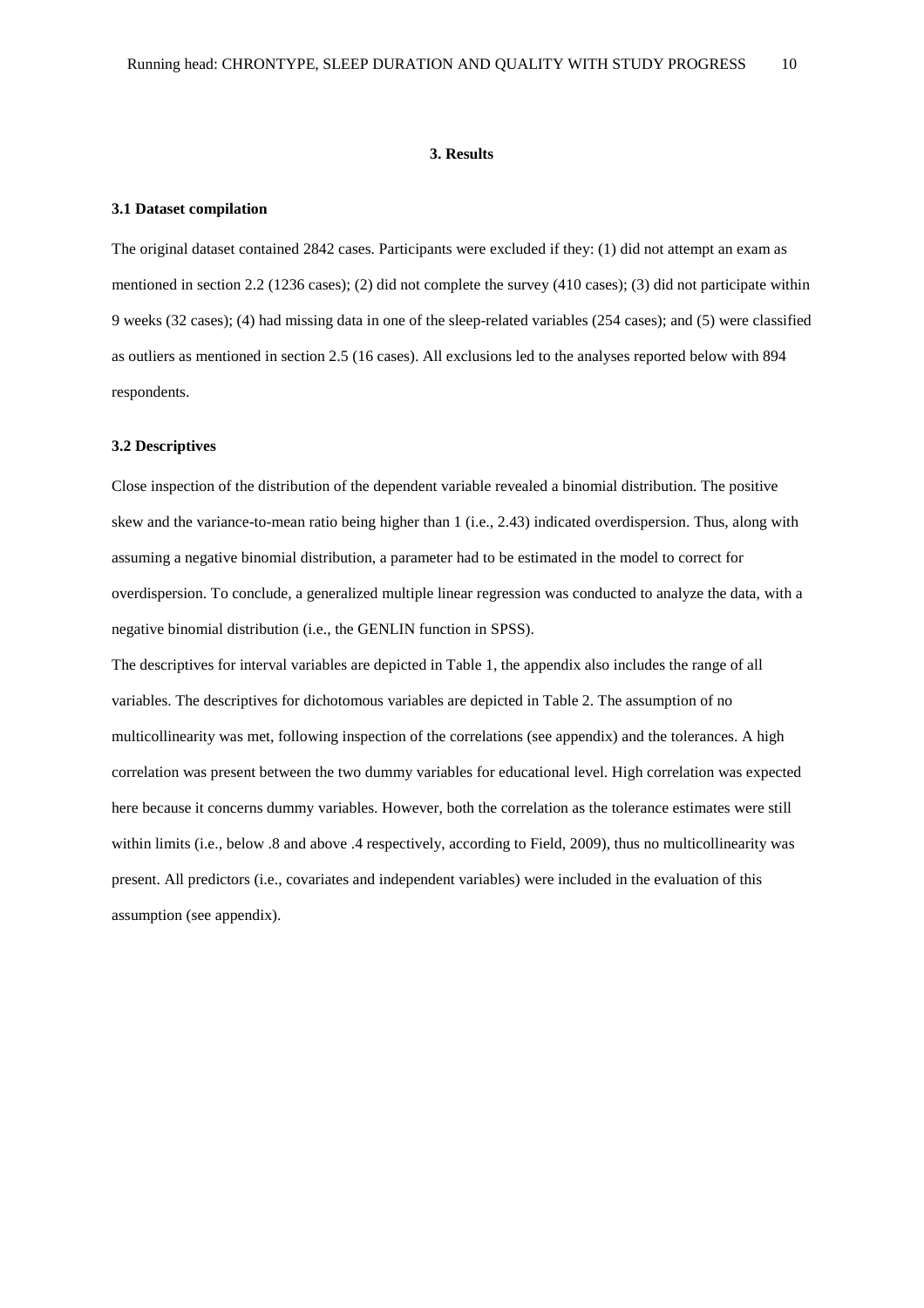| Variable                                                                | Mean  | <i>SD</i> |
|-------------------------------------------------------------------------|-------|-----------|
| Study progress (successfully completed modules in 14 months)            | 2.49  | 2.46      |
| Total work hours per week                                               | 30.94 | 12.11     |
| Expected study hours per week                                           | 12.30 | 6.48      |
| Age (years)                                                             | 36.15 | 10.45     |
| Body mass index $(kg/m2)$                                               | 24.03 | 3.92      |
| Computer abilities (higher is better ability)                           | 42.72 | 5.81      |
| Expected number of completed modules                                    | 2.26  | 2.29      |
| Total weekly alcohol consumption (standard glasses)                     | 3.11  | 4.61      |
| Life satisfaction (higher is higher satisfaction)                       | 25.48 | 5.43      |
| Sleep duration on work days (hours: minutes)                            | 7:56  | 0:56      |
| Sleep duration on work days (polynomial)                                | 0.88  | 1.46      |
| Sleep duration on free days (hours: minutes)                            | 8:30  | 1:07      |
| Sleep duration on free days (polynomial)                                | 1.23  | 1.89      |
| Chronotype (sleep debt corrected midsleep on free days; hours: minutes) | 3:49  | 0:55      |

**Table 1.** Descriptives of all included variables measured at interval level

Table 2. Descriptives of all included variables measured at nominal or ordinal level

| Variable                            | <b>Number</b> | Percentage |
|-------------------------------------|---------------|------------|
| <b>Sex</b>                          |               |            |
| Male $(0)$                          | 328           | 36.7       |
| Female (1)                          | 566           | 63.3       |
| Nationality                         |               |            |
| Dutch $(1)$                         | 806           | 90.2       |
| Non-Dutch $(0)$                     | 88            | 9.8        |
| Native language                     |               |            |
| Dutch $(1)$                         | 848           | 94.9       |
| Non-Dutch $(0)$                     | 46            | 5.1        |
| Dummy educational level high        |               |            |
| Educational level is high (1)       | 434           | 48.5       |
| Educational level is other (0)      | 460           | 51.5       |
| Dummy educational level university  |               |            |
| Educational level is university (1) | 321           | 35.9       |
| Educational level is other (0)      | 573           | 64.1       |
| Study motive                        |               |            |
| Personal (0)                        | 502           | 56.2       |
| Professional (1)                    | 392           | 43.8       |
| Sleep quality                       |               |            |
| Normal sleep                        | 426           | 47.7       |
| Sleep problems                      | 468           | 52.3       |

We hypothesized an inverted U-shape for the relation between sleep duration and study progress. To verify this we inspected the scatter plot of this relationship and confirmed our hypothesis. As linear regression assumes a linear relationship, a U-shaped relation needs to be corrected. To ensure the validity of our analyses, we therefore included sleep duration as a polynomial term. Sleep duration was centered and squared and then included in the model to ensure the modeled relation was linear. The formula for this term is  $(x-\mu)^2$ .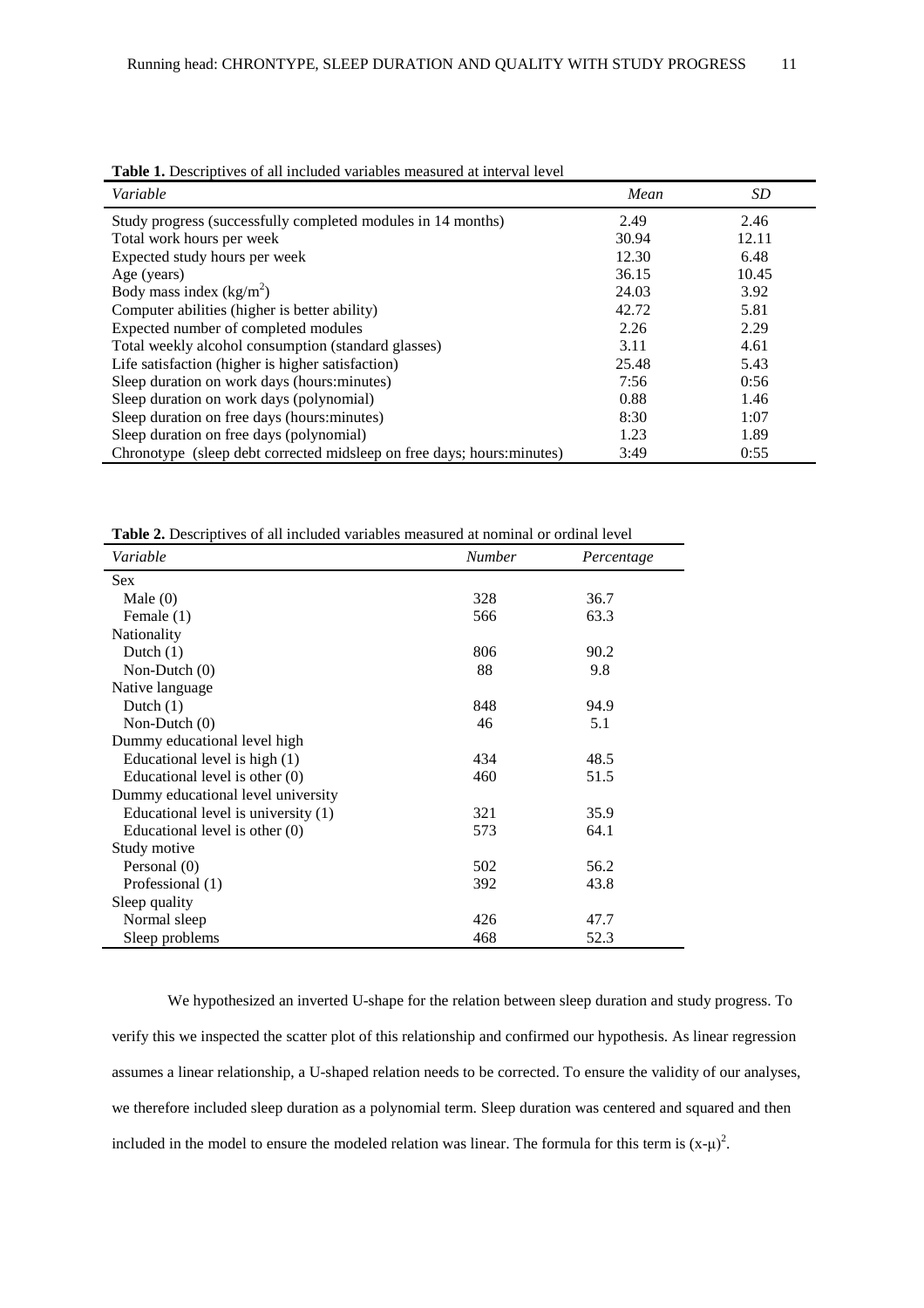#### **3.3 Results of the analyses**

The results for the tested models can be found in Table 3. Every model was significantly better than the null model (i.e., the intercept-only model) as indicated by the chi-square measure reported in the table. Model A contained all significant covariates. Model B revealed that chronotype, sleep duration (i.e., for both work and free days) and sleep quality were not related to study progress. In model C, the polynomial terms for sleep duration were no significant predictor for study progress. This means that sleep duration is not related to study progress, also not in an inverted U-shaped relation.

In addition, the differences in chi-square between the model was investigated to evaluate whether model B or C predicted study progress better than model A. Both model B  $(\chi^2 (4, N = 894) = 2.721, p = .60)$  and model C  $(\chi^2 (6, N = 894) = 3.627, p = .73)$  were not significantly better than model A. This means that the investigated sleep variables did not add significantly to the prediction of study progress.

| $\overline{\phantom{a}}$                              | $\beta$        | Significance |  |  |  |  |  |
|-------------------------------------------------------|----------------|--------------|--|--|--|--|--|
| Predictor variable                                    | (standardized) | $(p-value)$  |  |  |  |  |  |
|                                                       |                |              |  |  |  |  |  |
| <i>Model A</i> $(\chi^2 = 89.515, df = 5, p < 0.001)$ |                |              |  |  |  |  |  |
| Expected study hours                                  | .143           | < .001       |  |  |  |  |  |
| Body mass index                                       | $-.108$        | < .001       |  |  |  |  |  |
| Expected number of completed modules after 6 months   | .130           | < .001       |  |  |  |  |  |
| Life satisfaction                                     | .118           | < .001       |  |  |  |  |  |
| Native language <sup>1</sup>                          | .461           | .003         |  |  |  |  |  |
| <i>Model B</i> $(\chi^2 = 92.236, df = 9, p < 0.001)$ |                |              |  |  |  |  |  |
| <b>Expected study hours</b>                           | .143           | < .001       |  |  |  |  |  |
| Body mass index                                       | $-.105$        | < .001       |  |  |  |  |  |
| Expected number of completed modules after 6 months   | .131           | < .001       |  |  |  |  |  |
| Life satisfaction                                     | .115           | < .001       |  |  |  |  |  |
| Native language <sup>1</sup>                          | .446           | .003         |  |  |  |  |  |
| Chronotype                                            | $-0.019$       | .540         |  |  |  |  |  |
| Sleep duration (work days)                            | .052           | .127         |  |  |  |  |  |
| Sleep duration (free days)                            | $-.013$        | .708         |  |  |  |  |  |
| Sleep quality <sup>1</sup>                            | .013           | .833         |  |  |  |  |  |
| <i>Model C</i> $(\chi^2=93.142, df=11, p < 0.001)$    |                |              |  |  |  |  |  |
| Expected study hours                                  | .146           | < .001       |  |  |  |  |  |
| Body mass index                                       | $-.105$        | < .001       |  |  |  |  |  |
| Expected number of completed modules after 6 months   | .130           | < .001       |  |  |  |  |  |
| Life satisfaction                                     | .113           | < .001       |  |  |  |  |  |
| Native language <sup>1</sup>                          | .446           | .004         |  |  |  |  |  |
| Chronotype                                            | $-.013$        | .685         |  |  |  |  |  |
| Sleep duration (work days)                            | .052           | .124         |  |  |  |  |  |
| Sleep duration polynomial (work days)                 | $-.015$        | .617         |  |  |  |  |  |
| Sleep duration (free days)                            | $-.011$        | .744         |  |  |  |  |  |
| Sleep duration polynomial (free days)                 | $-.020$        | .518         |  |  |  |  |  |
| Sleep quality <sup>1</sup>                            | .012           | .847         |  |  |  |  |  |

**Table 3.** Results of the multiple linear regression analyses

<sup>1</sup> These dichotomous variables were not standardized as this does not enhance interpretation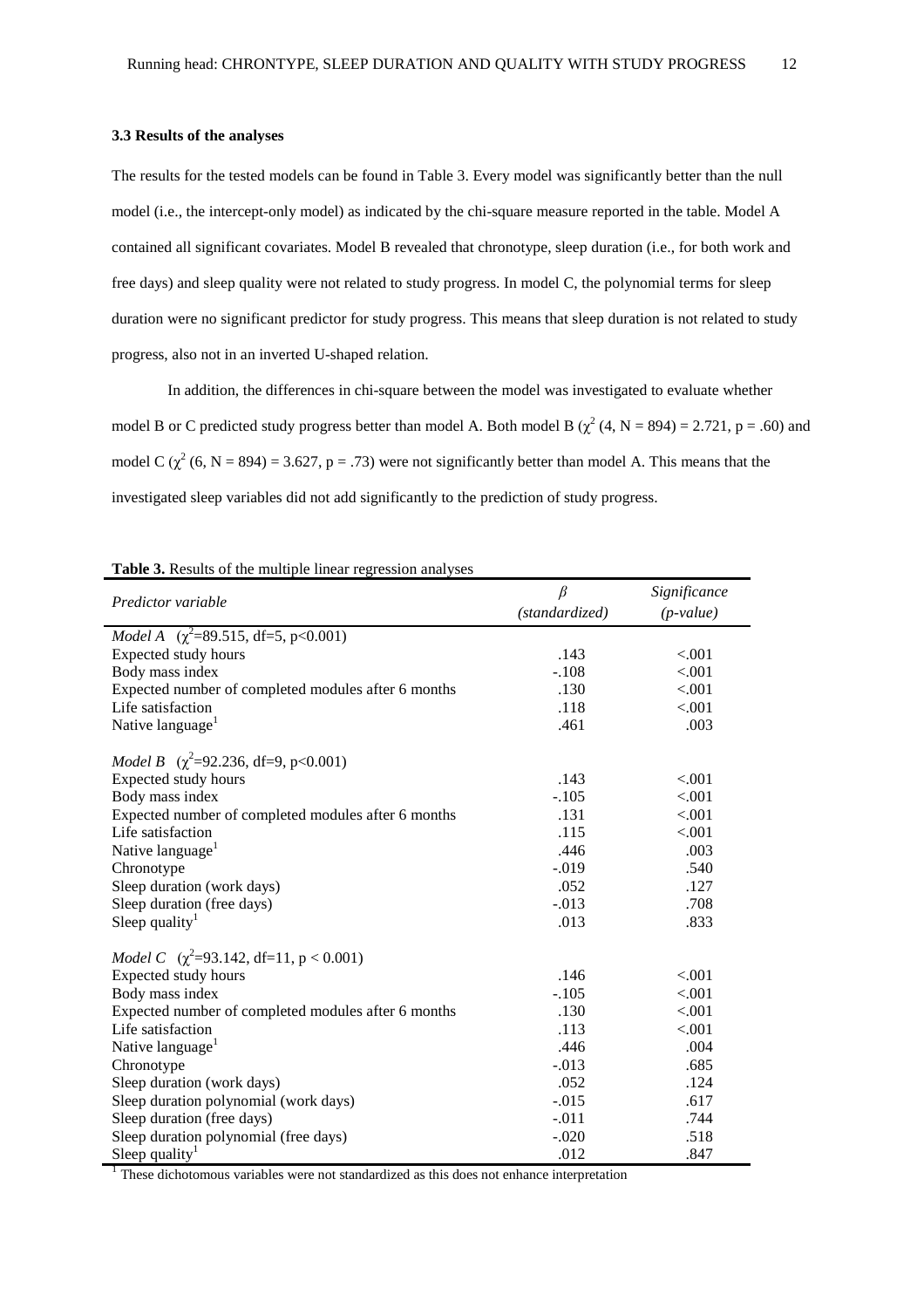#### **4. Discussion**

The purpose of this research was to investigate relations between sleep quality, sleep duration and chronotype on the one hand and study progress on the other in adult DE students. Previous research in this area is scarce and the combination of these three sleep related variables is new. One out of three hypotheses was confirmed in the analysis. First, chronotype was not predictive for study progress, in line with our hypothesis. Second, sleep duration was not predictive for study progress (i.e., neither for work of for free days), which was in opposition to our hypothesis. Third, sleep quality did not predict study progress, also in opposition to our hypothesis. These results will be discussed separately below.

In agreement with hypothesis 1, chronotype was not related with study progress, replicating the few studies which have investigated this in DE (Horzum et al., 2014; Jovanovski & Bassili, 2007; Önder et al., 2011). This finding is important in light of the asynchrony problem found in traditional education with its set time slots. In such learning situations, people with an evening preference suffer from the requirement to attend classes in the morning as their preferred biological time schedule does not align with the time schedule of the institution. This so-called asynchrony problem is not imposed by DE, where students mostly choose the time to learn themselves. The results indicate, that a lack of freedom and/or ability of students to choose the best time-of-day for learning also does not impose asynchrony. The results indicate that DE offers a solution to the asynchrony problem apparent in traditional education. In addition, it seems that students are able to choose the correct times to learn, fitting their chronotype. Important to note is that chronotype in this study was measured as a quantitative measure of circadian timing in the form of phase of entrainment.

Opposite to hypothesis 2, sleep duration was not predictive for study progress, neither as a linear term or as a polynomial term. This accounted for sleep duration on work days as well as free days. No research on the prediction of learning performance using sleep duration is available in a DE setting. This makes these findings highly interesting and a starting point for continuing research. When we compare these findings with research executed within a traditional educational setting, the findings of the current study do not align. In traditional education, sleep duration is clearly related to learning performance (e.g., Taylor, Vatthauer, Bramoweth, Ruggero, & Roane, 2013). Especially interesting is that fact that these findings are not in line with research regarding cognitive performance as an outcome measure (Ferrie et al., 2011; Sternberg et al., 2013). Thus, it could well be that cognitive measures are not a strong predictor for learning performance in DE. This will be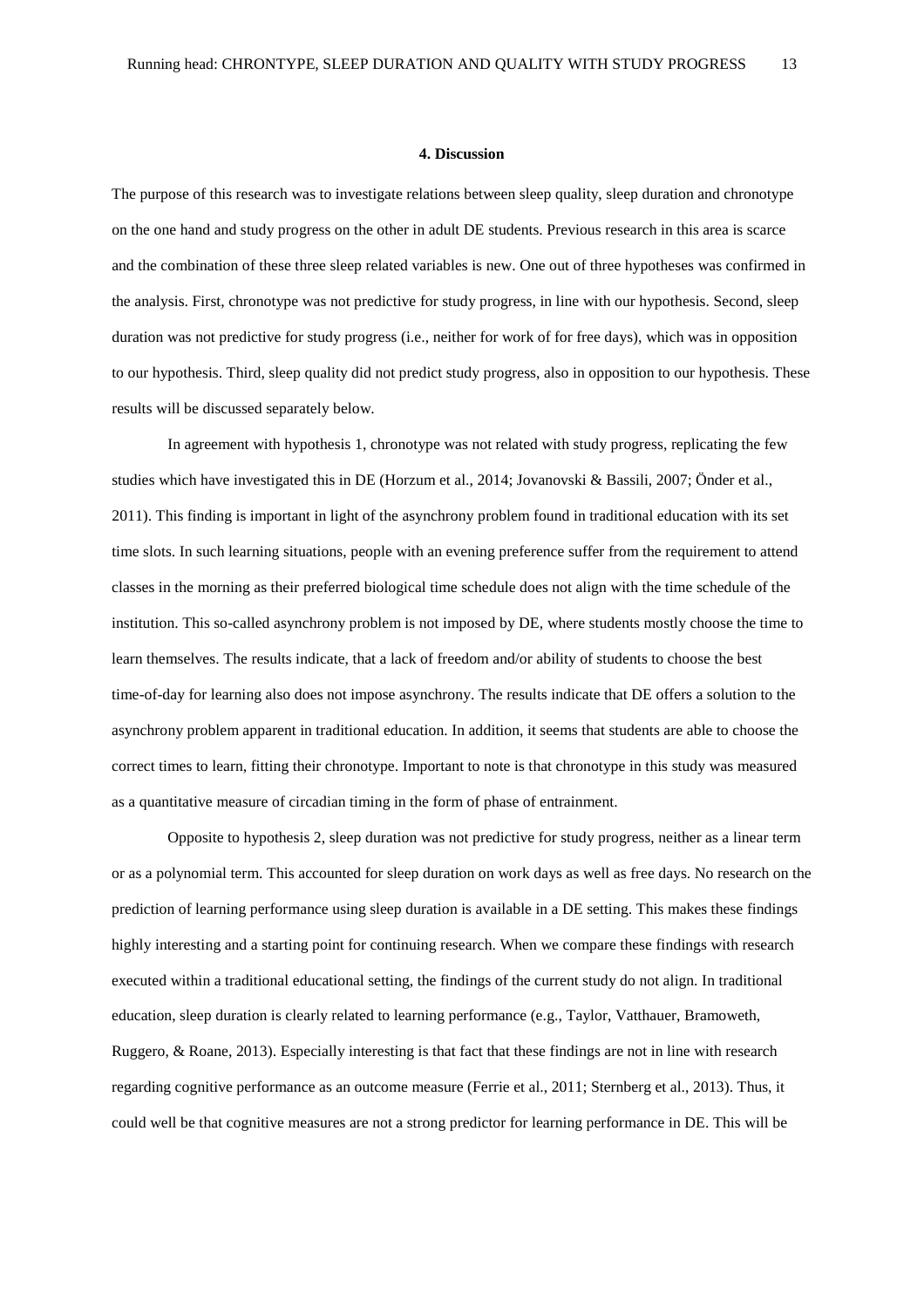investigated in another study, published in the near future, with data from the ALOUD study (Neroni et al., 2015).

Sleep quality was not predictive for study progress, in contrast to hypothesis 3. This finding does not align with the only other study in this population and field (Miles, 2014). In traditional education, in children and adolescents, from whom we extrapolated the hypothesis, poor sleep quality negatively affects learning performance (Dewald et al., 2010). It is known that sleep quality decreases with increasing age, influencing cognition negatively (Nebes, Buysse, Halligan, Houck, & Monk, 2009). However, little is known about the effects of lower sleep quality on cognition in normal, non-disordered young and middle-aged adults. It could be that adults are less affected by sleep quality in comparison with children, adolescents and older adults, considering that our sample consisted of mainly middle-aged adults. The impact of sleep quality on cognition in this age group is not well investigated, making this finding highly interesting and demanding more in-depth investigation, considering the limitations of this study, mentioned below. Also, the measure of learning performance in traditional education is academic achievement, while in this study it was study progress. It could well be that these measures are too different to compare them.

The strengths of this study are multiple. The large data set provides high power related to the findings and decreases the risk of contracting a type-1 error. Next, this type of education and adult population has rarely been investigated, making these findings new and an important starting point for the field of DE. Last, a major strength is that the study controlled for a large number of possible confounders, eliminating possible spurious relationships. Next to strengths, this study also has limitations. First, it is observational and does not allow for causal inferences, although the design is longitudinal and the hypotheses were theory-driven. All independent measures are subjectively reported, imposing limitations on the interpretation. Subjective sleep duration, for example, can deviate from actual sleep duration. Second, study progress is a fairly large-grained measure, but the best one available to measure learning performance, as grades were not possible to use because a significant number of courses were evaluated with a pass/fail and not with a grade. Furthermore, comparing students based on achieved credits is most reliable considering the non-fixed and modular form of education given at the OUNL. Third, participants had a broad time frame (i.e., 9 weeks) to participate, possibly leading to betweensubject differences as some students did not yet start studying, while other were already ending their course. Last, participation took approximately 60 minutes and since participants could participate at their own pace (i.e., stop and return later) this could lead to some distortion. However, the last two points were tackled by the large dataset largely eliminating these possibly confounding factors.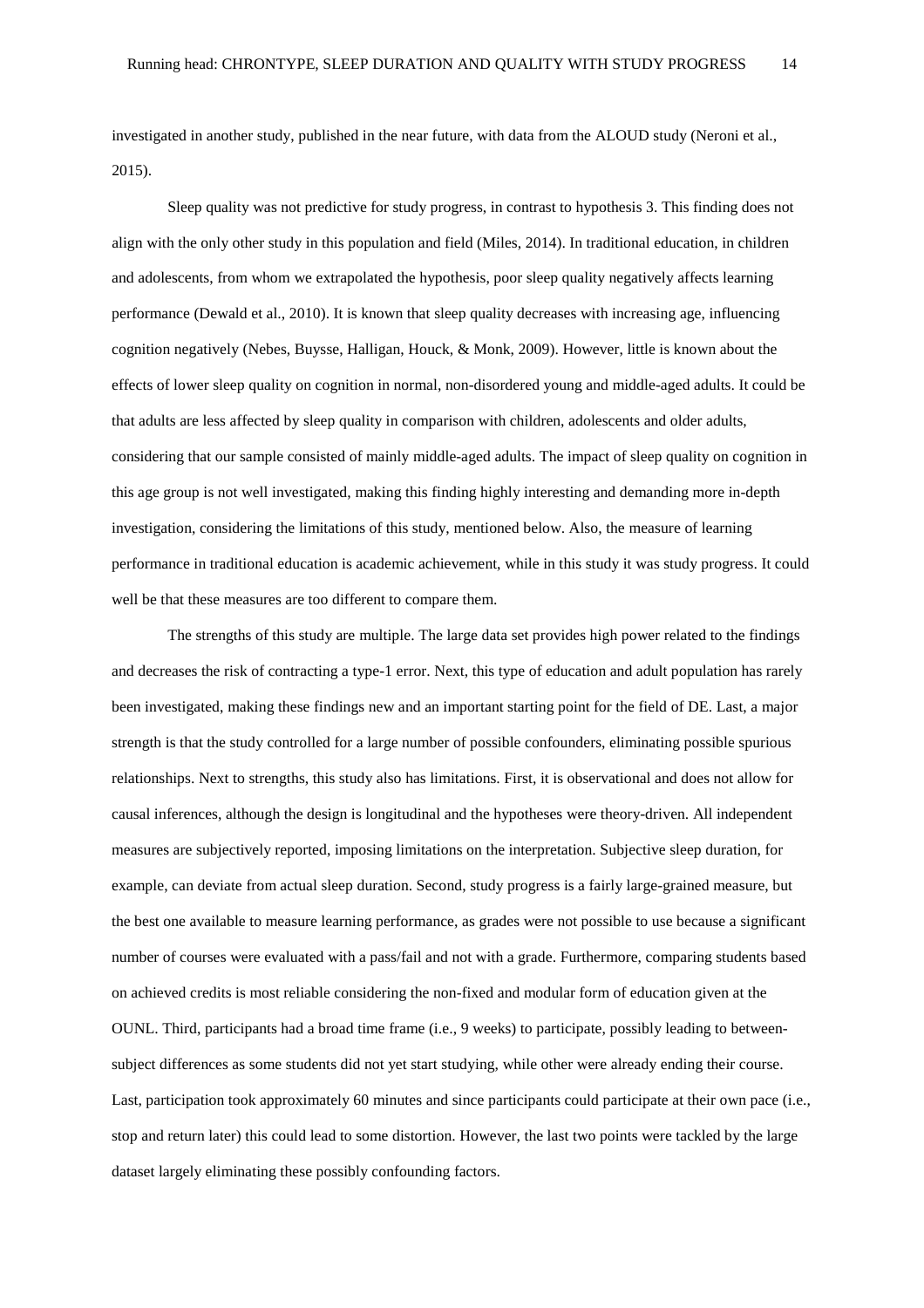#### **5. Conclusion**

This study confirms the findings of a number of previous studies and strengthens the knowledge within the field of DE. First, chronotype did not predict study progress. Second, sleep duration did not predict study progress and third, sleep quality did not predict study progress. Despite the observational nature of this study and the limitations stated, these findings suggest that students participating in DE may benefit from this type of education as opposed to more traditional face-to-face higher education as the asynchrony problem does not seem to apply here since students can choose their own study schedule.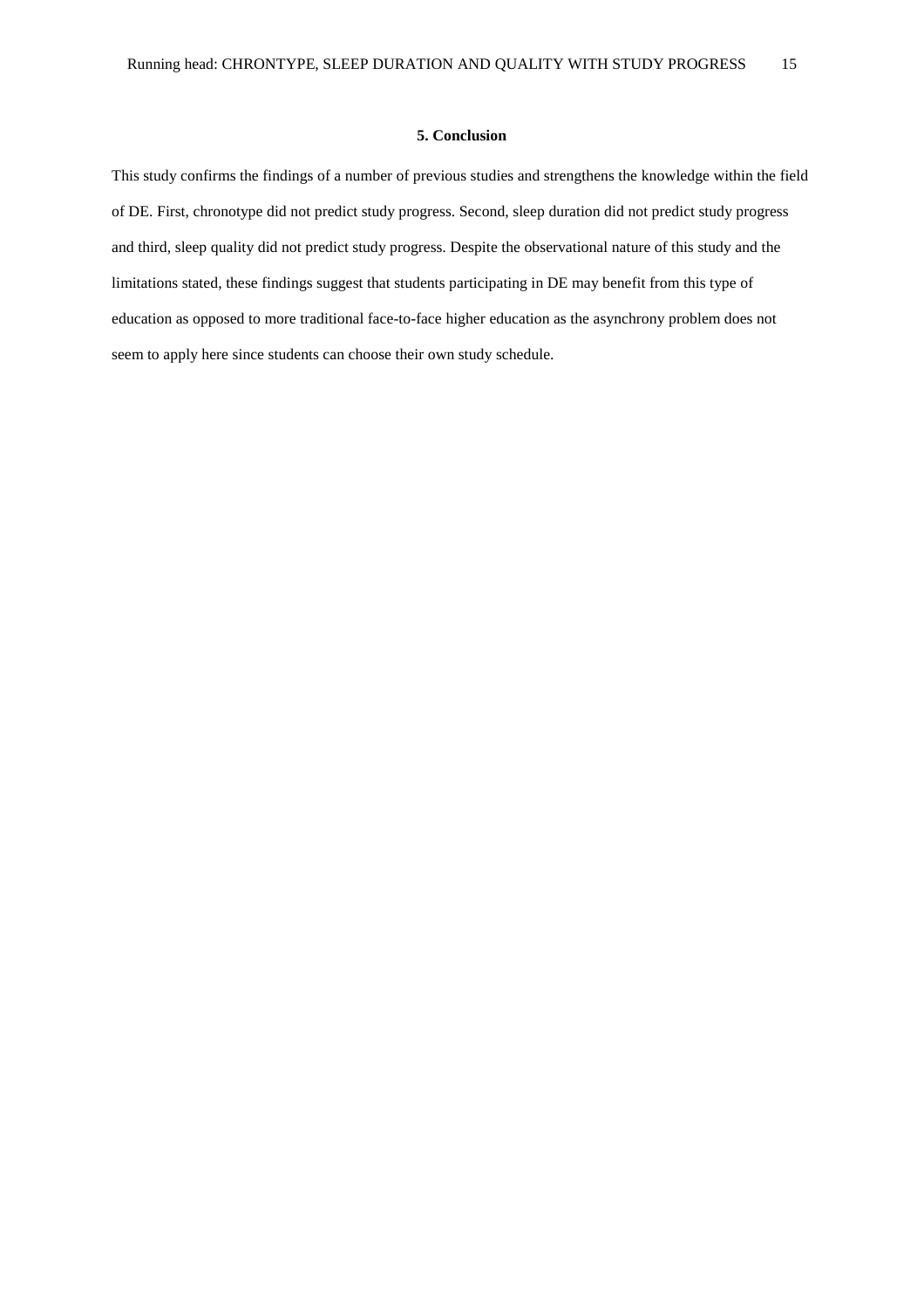#### **References**

- Aloba, O. O., Adewuya, A. O., Ola, B. A., & Mapayi, B. M. (2007). Validity of the Pittsburgh Sleep Quality Index (PSQI) among Nigerian university students. *Sleep Medicine*, *8*(3), 266–270. doi:10.1016/j.sleep.2006.08.003
- Bernt, F. M., & Bugbee, A. C. (1993). Study practices and attitudes related to academic success in a distance learning programme. *Distance Education*, *14*(1), 97–112. doi:10.1080/0158791930140108
- Born, J. (2010). Slow-wave sleep and the consolidation of long-term memory. *The World Journal of Biological Psychiatry*, *11*, 16–21. doi:10.3109/15622971003637637
- Boschloo, A., Ouwehand, C., Dekker, S., Lee, N., de Groot, R., Krabbendam, L., & Jolles, J. (2012). The relation between breakfast skipping and school performance in adolescents. *Mind, Brain, and Education*, *6*(2), 81–88. doi:10.1111/j.1751-228X.2012.01138.x
- Burkhalter, T. M., & Hillman, C. H. (2011). A narrative review of physical activity, nutrition, and obesity to cognition and scholastic performance across the human lifespan. *Advances in Nutrition*, *2*(2), 201S–6S. doi:10.3945/an.111.000331
- Buysse, D. J., Reynolds, C. F., Monk, T. H., Berman, S. R., & Kupfer, D. J. (1989). The Pittsburgh sleep quality index: A new instrument for psychiatric practice and research. *Psychiatry Research*, *28*(2), 193–213. doi:10.1016/0165-1781(89)90047-4
- Cappuccio, F. P., Taggart, F. M., Kandala, N.-B., Currie, A., Peile, E., Stranges, S., & Miller, M. A. (2008). Meta-analysis of short sleep duration and obesity in children and adults. *Sleep*, *31*(5), 619–26. Retrieved from http://www.ncbi.nlm.nih.gov/pubmed/18517032
- Carskadon, M. A. (1990). Patterns of sleep and sleepiness in adolescents. *Pediatrician*, *17*(1), 5–12. Retrieved from http://www.ncbi.nlm.nih.gov/pubmed/2315238
- Centraal Bureau voor de Statistiek. (2014). Prognose bevolking 2012-2060. Retrieved from http://www.cbs.nl/nl-NL/menu/themas/bevolking/cijfers/default.htm
- Cirelli, C., & Tononi, G. (2008). Is sleep essential? *PLoS Biology*, *6*, 1605–1611. doi:10.1371/journal.pbio.0060216
- Crowley, S. J., Acebo, C., & Carskadon, M. A. (2007). Sleep, circadian rhythms, and delayed phase in adolescence. *Sleep Medicine*, *8*(6), 602–12. doi:10.1016/j.sleep.2006.12.002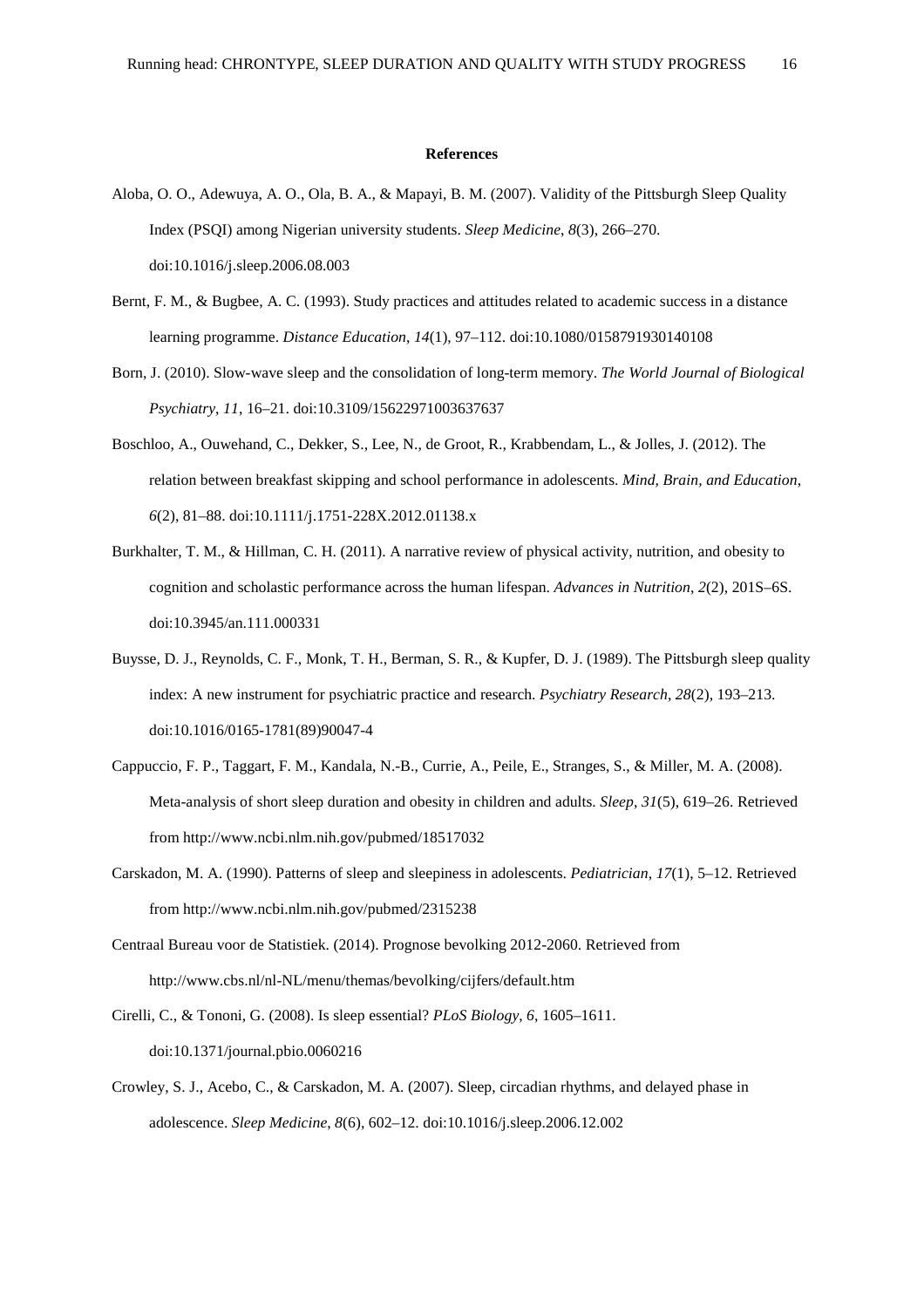- Curcio, G., Ferrara, M., & De Gennaro, L. (2006). Sleep loss, learning capacity and academic performance. *Sleep Medicine Reviews*, *10*(5), 323–37. doi:10.1016/j.smrv.2005.11.001
- De Bie, S. E. (1987). *Standaardvragen 1987: Voorstellen voor uniformering van vraagstellingen naar achtergrondkenmerken en interviews [Standard questions 1987: Proposal for uniformisation of questions regarding background variables and interviews]*. Leiden: Leiden University Press.
- Dewald, J. F., Meijer, A. M., Oort, F. J., Kerkhof, G. A., & Bögels, S. M. (2010). The influence of sleep quality, sleep duration and sleepiness on school performance in children and adolescents: A meta-analytic review. *Sleep Medicine Reviews*, *14*(3), 179–89. doi:10.1016/j.smrv.2009.10.004
- Diamond, A. (2013). Executive functions. *Annual Review of Psychology*, *64*, 135–68. doi:10.1146/annurevpsych-113011-143750
- Díaz Morales, J. F., & Sánchez-López, M. P. (2004). Composite and preferences scales of Morningness: Reliability and factor invariance in adult and university samples. *The Spanish Journal of Psychology*, *7*(2), 93–100. doi:10.1017/S1138741600004790
- Díaz-Morales, J. F., Escribano, C., Jankowski, K. S., Vollmer, C., & Randler, C. (2014). Evening adolescents: The role of family relationships and pubertal development. *Journal of Adolescence*, *37*(4), 425–432. doi:10.1016/j.adolescence.2014.03.001
- Diekelmann, S., & Born, J. (2010). The memory function of sleep. *Nature Reviews. Neuroscience*, *11*(2), 114– 126. doi:10.1038/nrn2762
- Durmer, J. S., & Dinges, D. F. (2005). Neurocognitive consequences of sleep deprivation. *Seminars in Neurology*. Retrieved from http://www.ncbi.nlm.nih.gov/pubmed/15798944
- Eppler, M. A., & Harju, B. L. (1997). Achievement motivation goals in relation to academic performance in traditional and nontraditional college students. *Research in Higher Education*, *38*(5), 557–573. doi:10.1023/A:1024944429347
- Escribano, C., Díaz-Morales, J. F., Delgado, P., & Collado, M. J. (2012). Morningness/eveningness and school performance among Spanish adolescents: Further evidence. *Learning and Individual Differences*, *22*(3), 409–413. doi:10.1016/j.lindif.2011.12.008

Eurydice. (2011). *Adults in Formal Education: Policies and Practices in Europe*. doi:10.2797/51592

Ferrie, J. E., Shipley, M. J., Akbaraly, T. N., Marmot, M. G., Kivimäki, M., & Singh-Manoux, A. (2011). Change in sleep duration and cognitive function: Findings from the Whitehall II Study. *Sleep*, *34*(5), 565– 73. Retrieved from http://www.ncbi.nlm.nih.gov/pubmed/21532949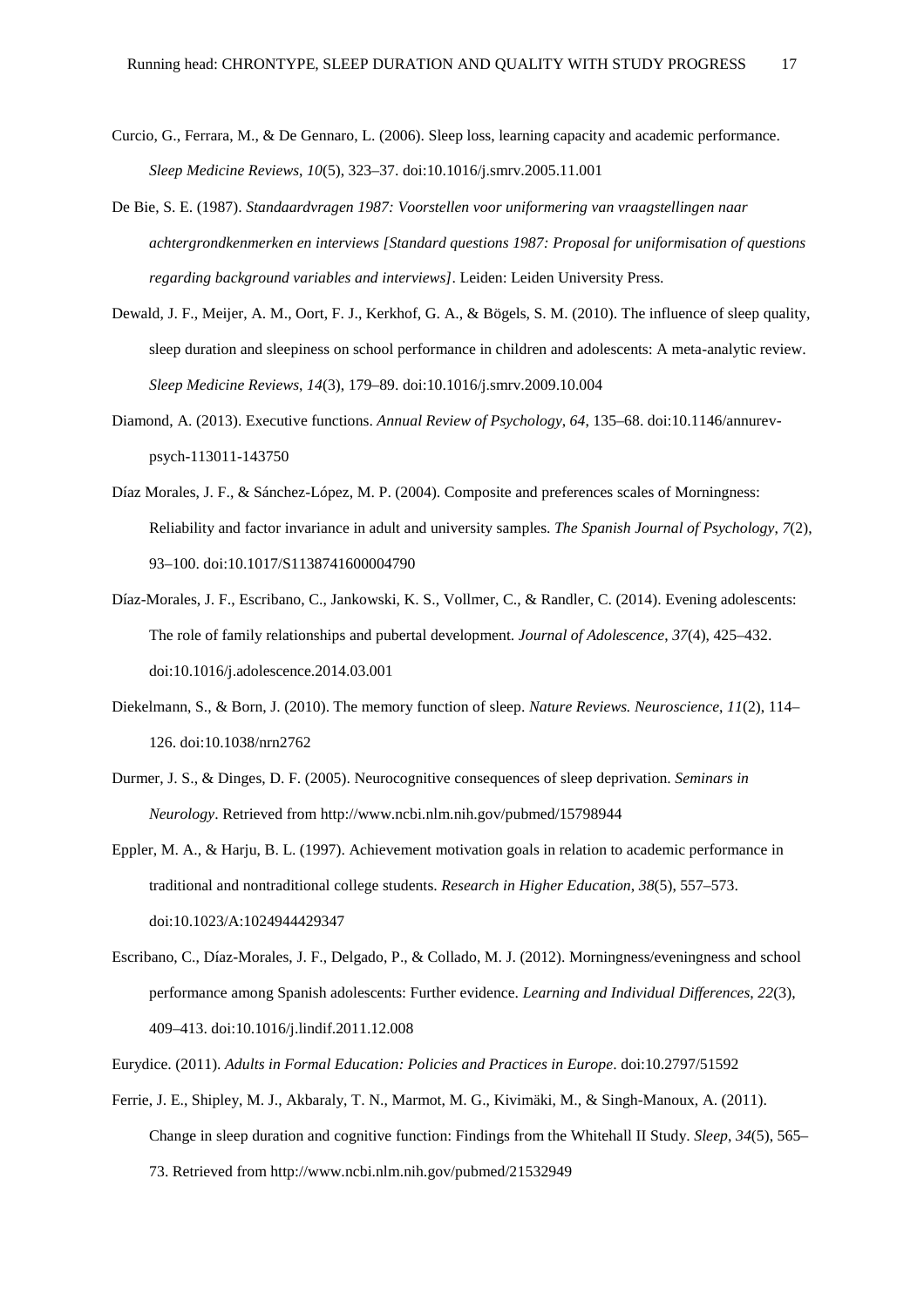- Field, A. (2009). *Discovering statistics using SPSS: And sex and drugs and rock "n" roll* (Third edit). London: Sage.
- Furnham, A., Monsen, J., & Ahmetoglu, G. (2009). Typical intellectual engagement, Big Five personality traits, approaches to learning and cognitive ability predictors of academic performance. *The British Journal of Educational Psychology*, *79*(Pt 4), 769–82. doi:10.1348/978185409X412147
- Grady, C. L., & Craik, F. I. (2000). Changes in memory processing with age. *Current Opinion in Neurobiology*, *10*(2), 224–31. Retrieved from http://www.ncbi.nlm.nih.gov/pubmed/10753795
- Gruber, R., Somerville, G., Enros, P., Paquin, S., Kestler, M., & Gillies-Poitras, E. (2014). Sleep efficiency (but not sleep duration) of healthy school-age children is associated with grades in math and languages. *Sleep Medicine*, *15*(12), 1517–1525. doi:10.1016/j.sleep.2014.08.009
- Halpern, D. F. (1997). Sex differences in intelligence: Implications for education. *The American Psychologist*, *52*(10), 1091–1102. doi:10.1037/0003-066X.52.10.1091
- Horzum, M. B., Önder, İ., & Beşoluk, Ş. (2014). Chronotype and academic achievement among online learning students. *Learning and Individual Differences*, *30*, 106–111. doi:10.1016/j.lindif.2013.10.017
- Jovanovski, D., & Bassili, J. N. (2007). The relationship between morningness eveningness preference and online learning. *Biological Rhythm Research*, *38*(5), 355–365. doi:10.1080/09291010600950149
- LimeSurvey Project Team / Carsten Schmitz. (2012). LimeSurvey: An Open Source survey tool. Retrieved from http://www.limesurvey.org
- Miles, J. A. (2014). *The impact of students' choice of time of day for class activity and their sleep quality on academic performance in multidisciplinary distance education courses*. Retrieved from http://gradworks.umi.com/35/84/3584928.html
- Möller-Levet, C. S., Archer, S. N., Bucca, G., Laing, E. E., Slak, A., Kabiljo, R., … Dijk, D.-J. (2013). Effects of insufficient sleep on circadian rhythmicity and expression amplitude of the human blood transcriptome. *Proceedings of the National Academy of Sciences*, *110*(12), E1132–E1141. doi:10.1073/pnas.1217154110
- Nebes, R. D., Buysse, D. J., Halligan, E. M., Houck, P. R., & Monk, T. H. (2009). Self-reported sleep quality predicts poor cognitive performance in healthy older adults. *The Journals of Gerontology. Series B, Psychological Sciences and Social Sciences*, *64*(2), 180–187. doi:10.1093/geronb/gbn037
- Neroni, J., Gijselaers, H. J. M., Kirschner, P. A., & de Groot, R. H. M. (2015). The Adult Learning Open University Determinants (ALOUD) study: Biological and psychological factors associated with learning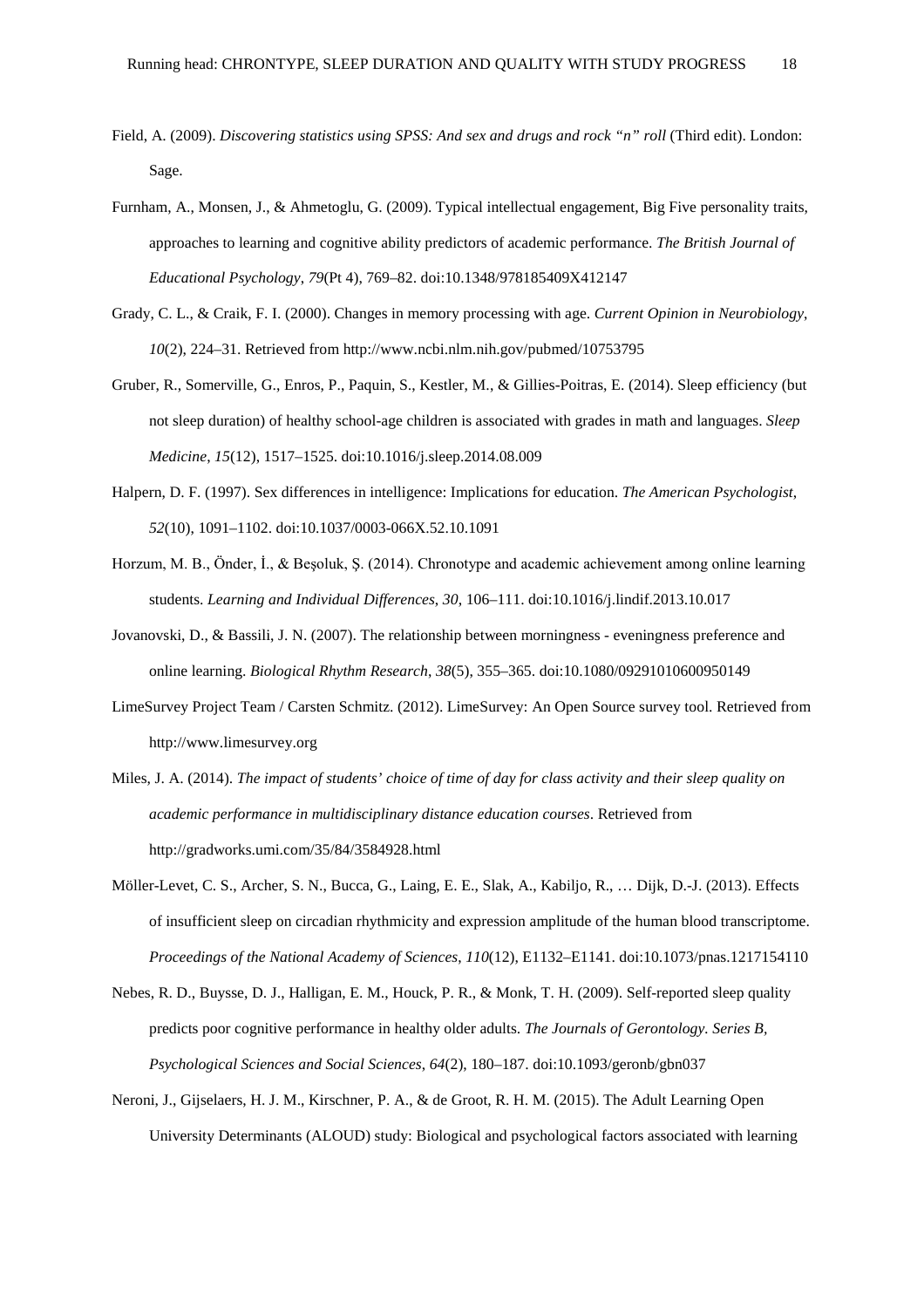performance in adult distance education. *British Journal of Educational Technology*, *Early view*. doi:10.1111/bjet.12288

- Önder, İ., Horzum, M. B., & Beşoluk, Ş. (2011). Chronotype, learning approach, type/time of instruction and academic achievement of the university students. In L. Golovkin & A. Maliszkewicz (Eds.), *Circadian Rhythms* (pp. 161–186). Nova Science Publishers, Inc.
- Payne, J. D., Tucker, M. A., Ellenbogen, J. M., Wamsley, E. J., Walker, M. P., Schacter, D. L., & Stickgold, R. (2012). Memory for semantically related and unrelated declarative information: The benefit of sleep, the cost of wake. *PLoS ONE*, *7*(3), e33079. doi:10.1371/journal.pone.0033079
- Radek, K. S., & Kaprelian, J. (2013). Emerging adult sleep quality: Health and academic performance factors of assessment. *Journal of Sleep Disorders & Therapy*, *2*(2), 112. doi:10.4172/2167-0277.1000112
- Randler, C., & Frech, D. (2009). Young people's time-of-day preferences affect their school performance. *Journal of Youth Studies*, *12*(6), 653–667. doi:10.1080/13676260902902697
- Randler, C., & Truc, Y. (2014). Adaptation of the composite scale of morningness for parent report and results from kindergarten children. *Swiss Journal of Psychology*, *73*(1), 35–39. doi:10.1024/1421-0185/a000121
- Ribeiro, S., & Stickgold, R. (2014). Sleep and school education. *Trends in Neuroscience and Education*, *3*(1), 18–23. doi:10.1016/j.tine.2014.02.004
- Roenneberg, T., Kuehnle, T., Pramstaller, P. P., Ricken, J., Havel, M., Guth, A., & Merrow, M. (2004). A marker for the end of adolescence. *Current Biology*, *14*(24), R1038–R1039. doi:10.1016/j.cub.2004.11.039
- Roenneberg, T., Wirz-Justice, A., & Merrow, M. (2003). Life between clocks: Daily temporal patterns of human chronotypes. *Journal of Biological Rhythms*, *18*(1), 80–90. doi:10.1177/0748730402239679
- Ryan, R. M., & Deci, E. L. (2000). Self-determination theory and the facilitation of intrinsic motivation, social development, and well-being. *The American Psychologist*, *55*(1), 68–78. Retrieved from http://www.ncbi.nlm.nih.gov/pubmed/11392867
- Schmidt, C., Collette, F., Cajochen, C., & Peigneux, P. (2007). A time to think: Circadian rhythms in human cognition. *Cognitive Neuropsychology*, *24*, 755–789. doi:10.1080/02643290701754158
- Seligman, M. E. P., Ernst, R. M., Gillham, J., Reivich, K., & Linkins, M. (2009). Positive education: Positive psychology and classroom interventions. *Oxford Review of Education*, *35*(3), 293–311. doi:10.1080/03054980902934563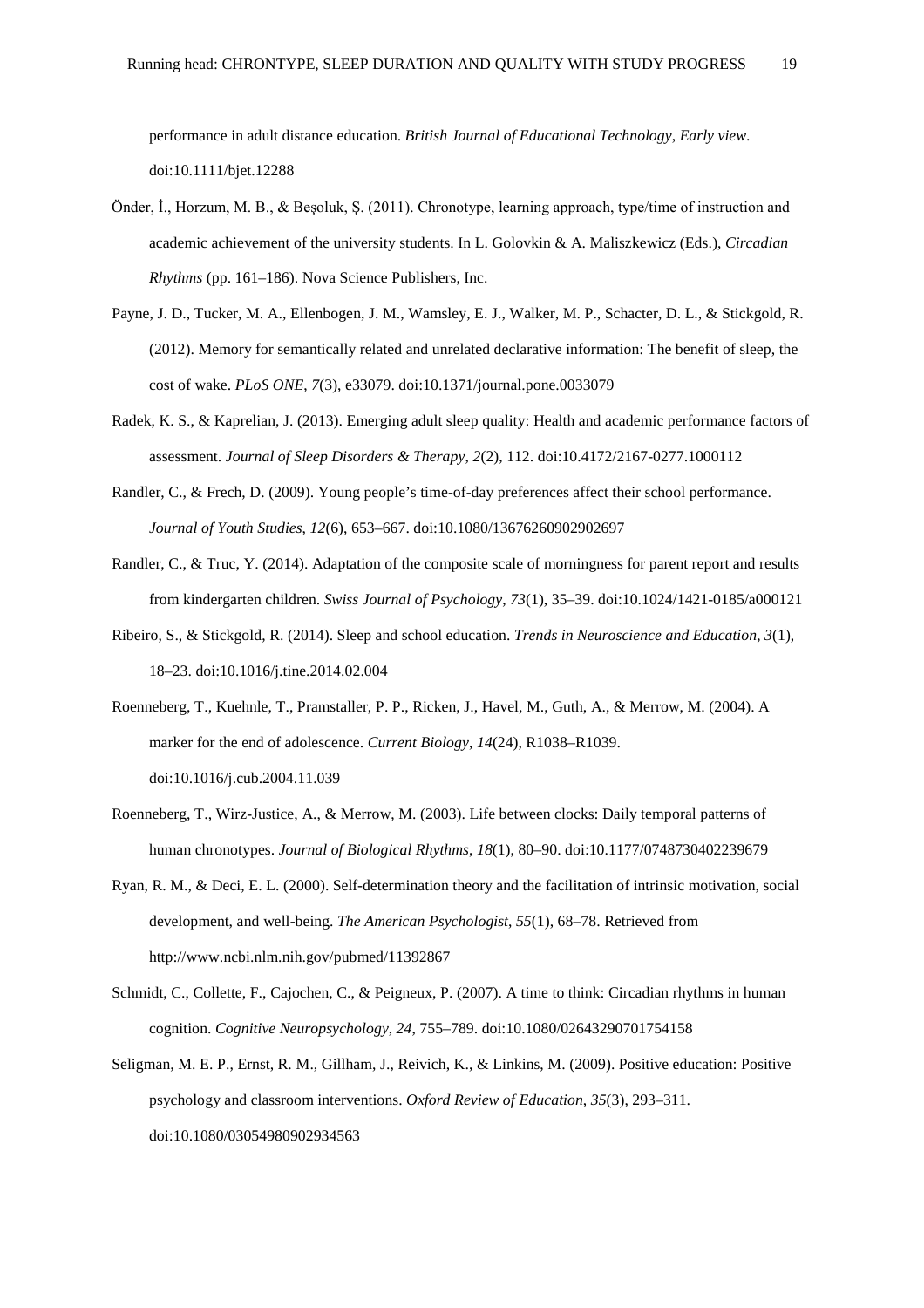- Short, M. A., Gradisar, M., Lack, L. C., & Wright, H. R. (2013). The impact of sleep on adolescent depressed mood, alertness and academic performance. *Journal of Adolescence*, *36*(6), 1025–1033. doi:10.1016/j.adolescence.2013.08.007
- Singleton, R. A., & Wolfson, A. R. (2009). Alcohol consumption, sleep, and academic performance among college students. *Journal of Studies on Alcohol and Drugs*, *70*(3), 355–363. Retrieved from http://www.ncbi.nlm.nih.gov/pubmed/19371486
- Sternberg, D. A., Ballard, K., Hardy, J. L., Katz, B., Doraiswamy, P. M., & Scanlon, M. (2013). The largest human cognitive performance dataset reveals insights into the effects of lifestyle factors and aging. *Frontiers in Human Neuroscience*, *7*(June), 292. doi:10.3389/fnhum.2013.00292
- Taplin, M., & Jegede, O. (2001). Gender differences in factors influencing achievement of distance education students. *Open Learning: The Journal of Open and Distance Learning*, *16*(2), 133–154. doi:10.1080/02680510120050307
- Taylor, D. J., Vatthauer, K. E., Bramoweth, A. D., Ruggero, C., & Roane, B. (2013). The role of sleep in predicting college academic performance: is it a unique predictor? *Behavioral Sleep Medicine*, *11*(3), 159–172. doi:10.1080/15402002.2011.602776
- United Nations. (2012). Population Ageing and Development 2012. Retrieved from http://www.un.org/esa/population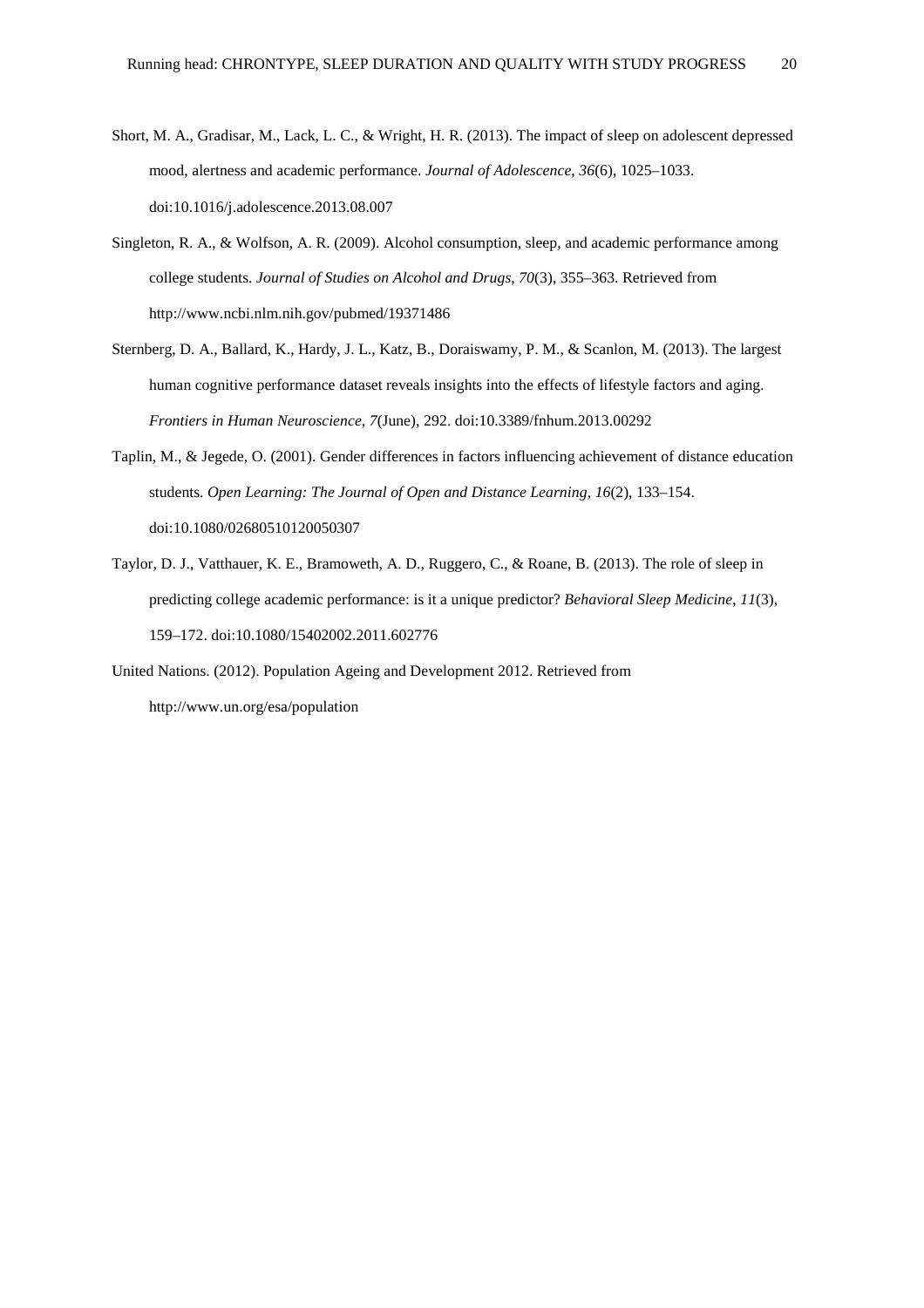## **Appendix**

## **Correlation table of all variables included in the analyses**

| $N = 894$ |                                                                                                         |       |       |                          |                |           |           |           |           |          |           |           |           |          |          |          |         |         |         |           |         |           |          |     |
|-----------|---------------------------------------------------------------------------------------------------------|-------|-------|--------------------------|----------------|-----------|-----------|-----------|-----------|----------|-----------|-----------|-----------|----------|----------|----------|---------|---------|---------|-----------|---------|-----------|----------|-----|
|           | <b>Variable</b>                                                                                         | Mean  | SD    | Range                    | 1.             | 2.        | 3.        | 4.        | 5.        | 6.       | 7.        | 8.        | 9.        | 10.      | 11.      | 12.      | 13.     | 14.     | 15.     | 16.       | 17.     | 18.       | 19.      | 20. |
| -1.       | Total work hours<br>per week                                                                            | 30.94 | 12.11 | $0 - 84$                 | $\overline{1}$ |           |           |           |           |          |           |           |           |          |          |          |         |         |         |           |         |           |          |     |
|           | Expected study<br>hours per week                                                                        | 12.30 | 6.48  | $1-40$                   | $-.198**$      |           |           |           |           |          |           |           |           |          |          |          |         |         |         |           |         |           |          |     |
| 3.        | Age in years                                                                                            | 36.15 | 10.45 | 18-68                    | $-.003$        | $-.131$   |           |           |           |          |           |           |           |          |          |          |         |         |         |           |         |           |          |     |
| -4.       | Body mass index in<br>kg/m <sup>2</sup>                                                                 | 24.03 | 3.92  | $17-50$                  | $.066*$        | .028      | $.213**$  |           |           |          |           |           |           |          |          |          |         |         |         |           |         |           |          |     |
| 5.        | Computer abilities<br>(percentage)                                                                      | 42.72 | 5.81  | $16 - 52$                | $.170**$       | $.071*$   | $-.106*$  | $.100*$   |           |          |           |           |           |          |          |          |         |         |         |           |         |           |          |     |
| 6.        | Expected finished<br>modules (6 months)                                                                 | 2.26  | 2.29  | $0 - 14$                 | $-.035$        | $.402**$  | $-.102*$  | .009      | $.150**$  |          |           |           |           |          |          |          |         |         |         |           |         |           |          |     |
| 7.        | Alcohol<br>consumption per<br>week                                                                      | 3.11  | 4.61  | $0 - 28$                 | .062           | $-.027$   | $.158**$  | .006      | .040      | $-.002$  |           |           |           |          |          |          |         |         |         |           |         |           |          |     |
| 8.        | Life satisfaction<br>(percentage)                                                                       | 25.48 | 5.43  | $5 - 35$                 | $.121**$       | $-.146**$ | $.123**$  | $-.067*$  | $-.002$   | $-.024$  | .020      |           |           |          |          |          |         |         |         |           |         |           |          |     |
| 9.        | Chronotype<br>(MSF <sub>sc</sub> )                                                                      | 3:49  | 0:55  | $1:15-$<br>7:00          | .047           | $.115**$  | $-.275**$ | $-.060$   | .060      | $.069*$  | $.150**$  | $-.178**$ |           |          |          |          |         |         |         |           |         |           |          |     |
| 10.       | Sleep duration<br>(work)                                                                                | 7:56  | 0:56  | $5:00-$<br>11:00         | $-.258**$      | .004      | $-.139**$ | $-.076*$  | $-.036$   | $-.039$  | $-.070*$  | $-.033$   | .060      |          |          |          |         |         |         |           |         |           |          |     |
| 11.       | Sleep duration<br>(free)                                                                                | 8:30  | 1:07  | $5:00-$<br>12:00         | $-.163**$      | $-.008$   | $-.261**$ | $-.121**$ | $-.076*$  | $-.005$  | $-.103*$  | .008      | $-.008$   | $.431**$ |          |          |         |         |         |           |         |           |          |     |
| 12.       | Sleep duration<br>polynomial (work)                                                                     | 0.88  | 1.46  | $0.01 - 9.44$            | $-.096*$       | $.168**$  | $-.076*$  | .026      | .017      | .020     | $-.005$   | $-.110**$ | $.162**$  | $.102*$  | $.078*$  |          |         |         |         |           |         |           |          |     |
| 13.       | Sleep duration<br>polynomial (free)                                                                     | 1.23  | 1.89  | $0.00 -$<br>12.29        | $-.020$        | .040      | $-.090*$  | $-.010$   | .028      | .040     | .007      | $-.104*$  | $.165**$  | $-.030$  | $-.003$  | $.267**$ |         |         |         |           |         |           |          |     |
| 14.       | Sleep quality                                                                                           |       |       | $\sim$                   | .021           | .011      | $.081*$   | $-.074*$  | .064      | .045     | $-.002$   | $.189**$  | $-.044$   | .028     | $-.024$  | $-.033$  | $-.032$ |         |         |           |         |           |          |     |
| 15.       | $Sex (0 = male)$                                                                                        |       |       | $\overline{\phantom{a}}$ | $-.239**$      | $-.097*$  | $-.063$   | $-.155**$ | $-.233**$ | $-.064$  | $-.163**$ | .051      | $-.134**$ | .198**   | .198**   | $-.083*$ | .013    | $-.031$ |         |           |         |           |          |     |
| 16.       | Nationality<br>$(1=Dutch)$                                                                              |       |       |                          | $-.077*$       | $-.051$   | .049      | .018      | $-.024$   | $-.031$  | .010      | $.066*$   | $-.009$   | $.080*$  | .021     | $-.016$  | $-.022$ | .007    | .021    |           |         |           |          |     |
| 17.       | Native language<br>$(1=Dutch)$<br><b>Educational</b> level                                              |       |       |                          | $-.002$        | $-.036$   | .027      | $-.036$   | $-.032$   | .024     | $.096*$   | $-.008$   | $-.041$   | $.091*$  | .042     | $-.058$  | .034    | $-.041$ | $-.030$ | $.127**$  |         |           |          |     |
| 18.       | dummy for high<br>$(1 = high)$                                                                          |       |       |                          | $-.006$        | $.071*$   | $-.103*$  | .055      | .032      | .054     | .031      | .012      | $.066*$   | .056     | $.080*$  | .022     | .002    | .023    | .024    | $.193**$  | .064    |           |          |     |
| 19.       | Educational level<br>dummy for<br>university<br>$(1 = university)$                                      |       |       |                          | .036           | $-.170**$ | $.152**$  | $-.066*$  | $-.030$   | $-.073*$ | .027      | $.128**$  | $-.068*$  | $-.023$  | $-.077*$ | $-.087*$ | $-.044$ | .052    | .028    | $-.113**$ | $-.047$ | $-.727**$ |          |     |
| 20.       | Study motive<br>$(0 = personal,$<br>l=professional)<br>note: *: $P$ -value < .05; **: $P$ -value < .001 |       |       |                          | $-.029$        | .051      | $-.063$   | .000      | $-.010$   | $.073*$  | $-.041$   | $-.051$   | .000      | .014     | .020     | $-.012$  | .009    | .005    | $.097*$ | $-.049$   | .022    | $-.144**$ | $.156**$ |     |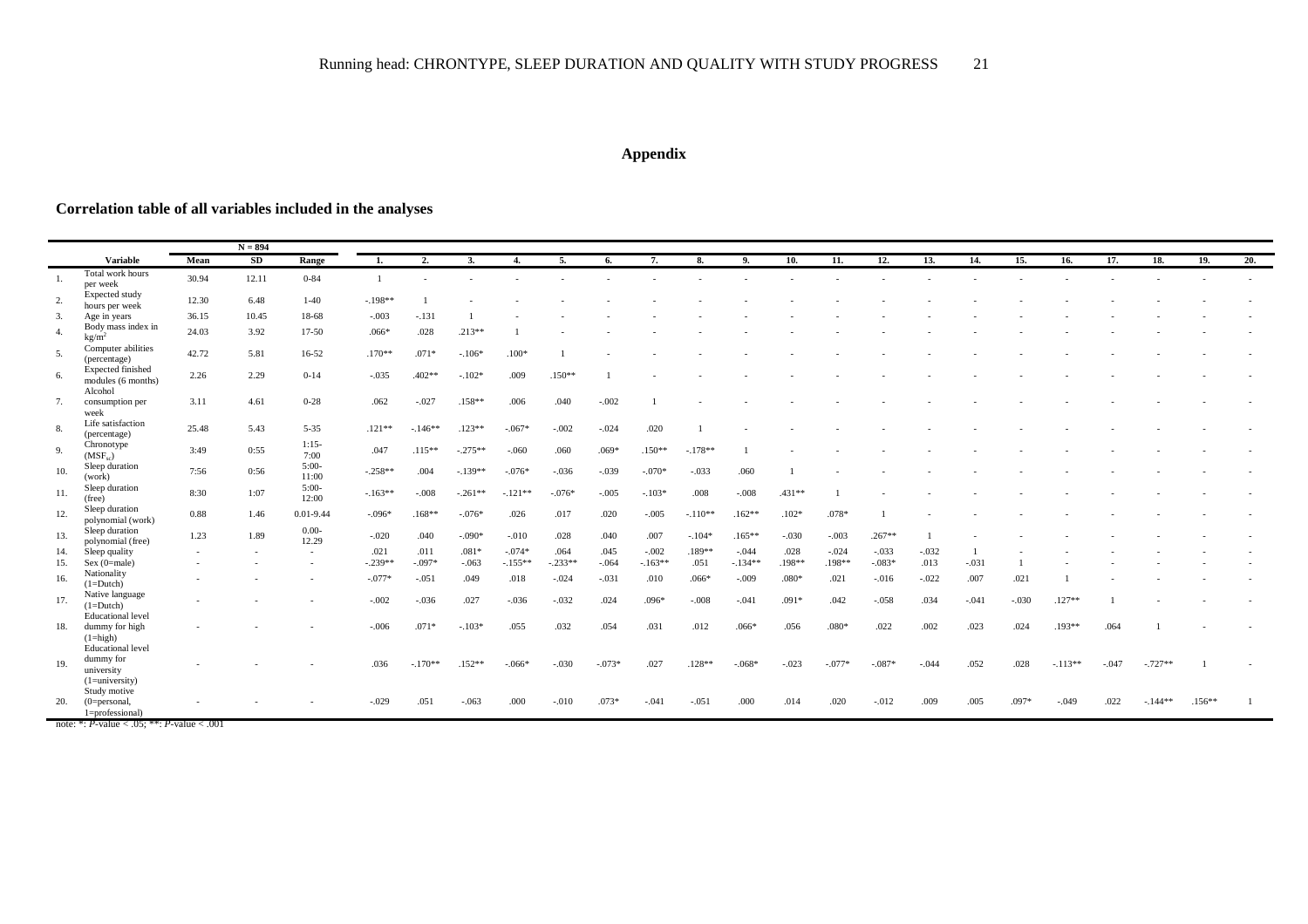#### **Online appendix**

The covariates measured in this study are explained in more detail in this appendix. In case English questionnaires were used, items were translated from English into Dutch by a native Dutch speaker. To make sure the translation was correct, the items were translated back by a bilingual English/Dutch-speaking person. Adjustments were made where necessary. The list below provides information on the covariates, how and why they were measured, were they originated from and how they were calculated, if relevant. The variables are:

- *Age* was measured as memory performance declines with increasing age (Grady & Craik, 2000), possibly hampering learning efficiency. It was measured using the reported date of birth and was calculated in years (i.e., not rounded to integers).
- *Sex* was measured as sex differences in intelligence (e.g. on the domains of memory, reasoning and science) have been found which could influence study progress. There are intellectual domains where males excel females (e.g., spatial reasoning) and vice versa (e.g., verbal fluency) (Halpern, 1997).
- *Number of working hours/week* was measured as more working hours could lead to less study-time and consequently less study progress (Eppler & Harju, 1997). However, research has also found that workers with fewer than 20 work hours/week perform more poorly than their counterparts working more (Taplin & Jegede, 2001). It was calculated by adding the hours spent on work (i.e., either from wage labor or as an independent entrepreneur) and volunteering together.
- *Expected average of number of study hours/week to be invested* was measured as more time invested is likely to lead to better results (Bernt & Bugbee, 1993). This was reported in hours by the participants.
- *Nationality* was measured as education is not 'culture free' and as such non-Dutch people could have more difficulties with the more cultural elements in the educational system. It was measured by asking whether the participant was Dutch. If not, the participant could enter his or hers nationality. These nationalities were inspected and if necessary recoded (e.g., some participants entered a region of the Netherlands as their nationality, which was recoded into Dutch). Finally, one variable indicated whether the participant was Dutch or not.
- *Native language* was measured as non-Dutch speakers could have more difficulties with the language of study. It was measured by asking whether the participants' native language was Dutch. If not, the participant could enter his or hers native language. These manually entered data were inspected and if necessary recoded (e.g., some participants entered a regional Dutch dialect as their native language,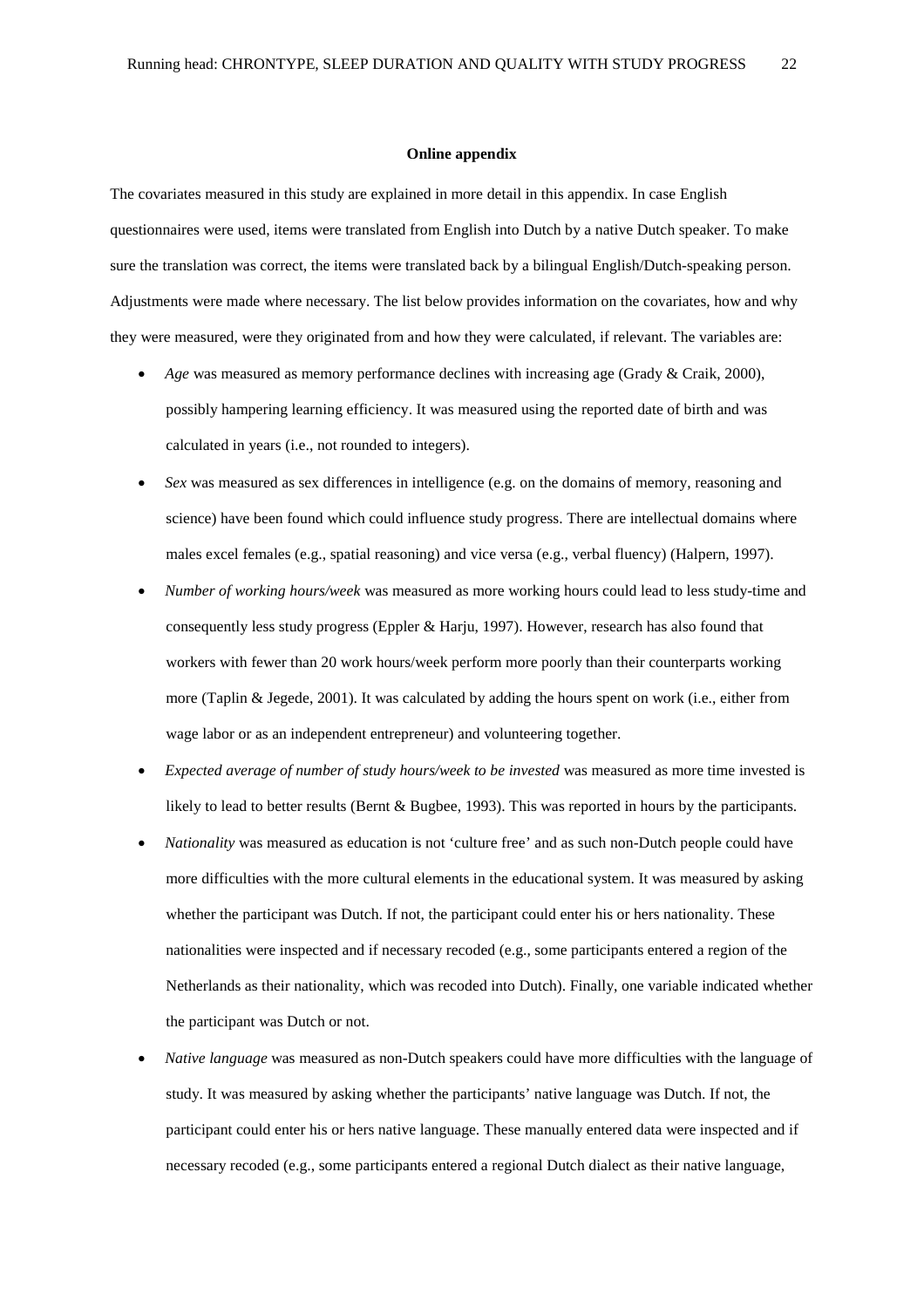which was recoded into Dutch). Finally, one variable indicated whether the participants' native language was Dutch or not.

- *Body mass index* was measured as a large meta-analysis shows an increased risk of obesity for short sleepers (Cappuccio et al., 2008), which could lead to a decrease in cognitive performance (Burkhalter & Hillman, 2011). It was computed from self-reported weight and height, in kilogram and cm, respectively. It was computed by the following equation:  $BMI = weight / height^2$ .
- *Level of education* was measured as previous level of education has been found to be a significant predictor of academic success for adult DE students (Bernt & Bugbee, 1993). It was measured as an eight level ordinal variable following de Bie (1987). This is typical in Dutch research as these levels correspond with the education given in the Netherlands. These eight levels were: (1) primary general education, (2) lower vocational education, (3) secondary general education, (4) secondary vocational education, (5) secondary higher education, (6) higher vocational education, (7) higher general education / University education, (8) Post-graduate / post-university education. These eight categories were dummy coded into low (i.e., option 1, 2, 3, and 4), high (i.e., option 5 and 6), and university level (i.e., option 7 and 8), with low as reference category.
- *Computer abilities* was measured as students use an electronic learning environment which could be a disadvantage when one is not very computer literate or fluent. It was measured via a self-developed Dutch questionnaire mapping attitude, confidence, and skills towards the use of a computer. Five items involved attitude, three items on confidence, and five items on skills. Six items were reversed and a four-point scale was used ranging from fully disagree to fully agree. The minimum score was 13 and the maximum score was 52. A higher score indicated better computer abilities.
- *Study motive* was measured as intrinsic motivation has been found to be a better motivator for learning than extrinsic triggers (Ryan & Deci, 2000). It was indicated as either personal or professional after rescoring. The original question asked for the *most important motive* to start studying. Answer options were: (1) to better fulfill the requirements in my current job, (2) to enhance my chances of a new job, (3) because studying is a good way of spending leisure time, (4) I want to develop my (intellectual) capacities, (5) I want to function better at a societal or managerial level, (6) I want to know more about the subject of this course, (7) I want to develop within the respective scientific field, (8) other. Options 3, 4, 6, and 7 were recoded as a personal motive, the others as a professional motive. Participants who entered 'other' were recoded to personal or professional based on their answer.